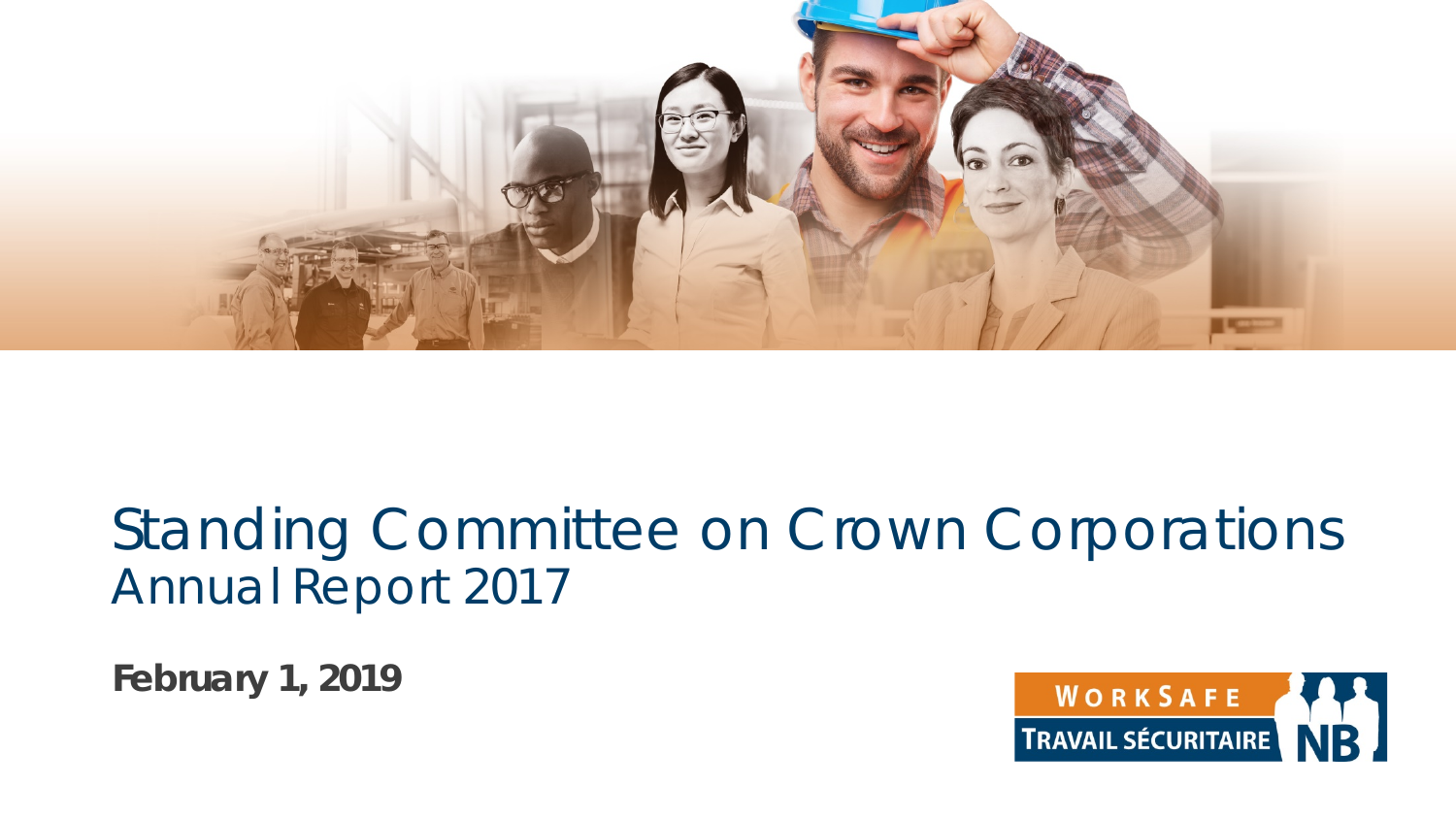#### Who we are

WorkSafeNB is a crown corporation:

- reporting to the Minister of Post-secondary Education, Training and Labour
- committed to preventing workplace injuries and illnesses
- administering no-fault workplace accident insurance
- providing rehabilitation and return to work support following a workplace injury

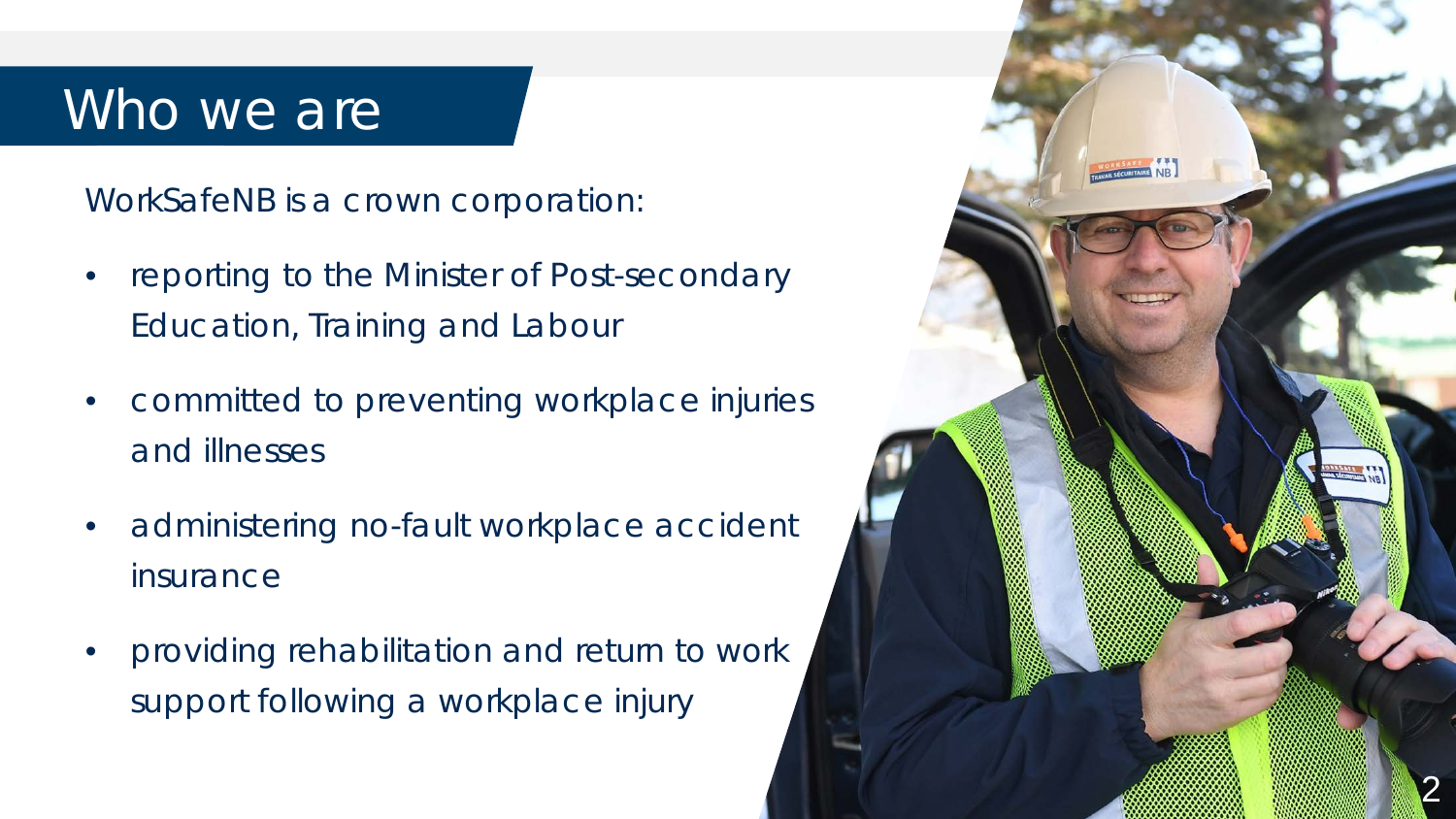## Meredith Principles

Workers' compensation is founded on five principles that form the foundation for what is known as the 'historic compromise' between workers and employers.

- **1. No-fault compensation benefits**
- **2. Security of benefits**
- **3. Collective liability**
- **4. Independent administration**
- **5. Exclusive jurisdiction**

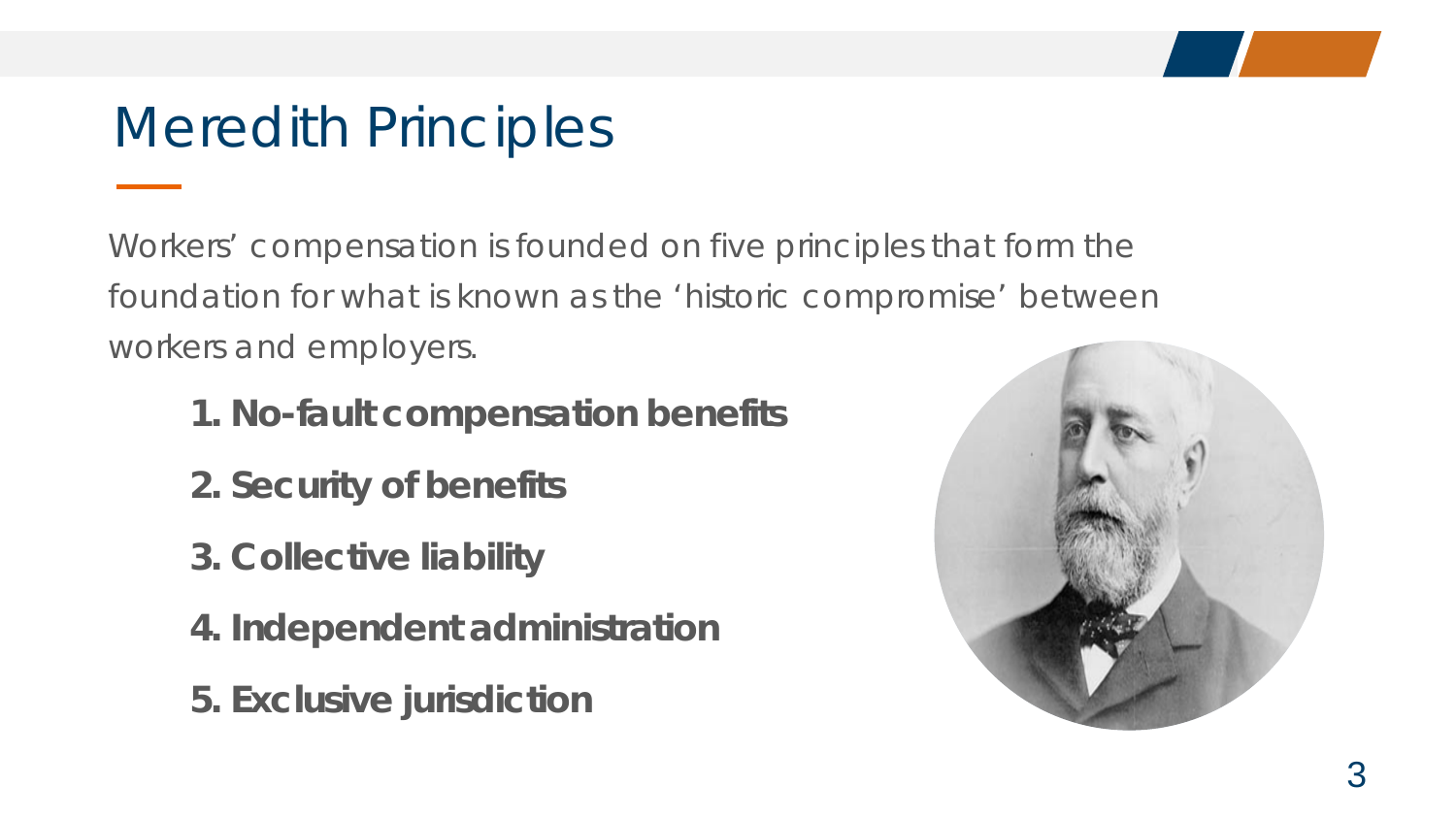## Fully funded by employers

Employer premiums cover costs related to:

- Occupational health and safety requirements
- Wage loss compensation
- Medical care and rehabilitation for injured workers
- WorkSafeNB administration costs
- Workers' Compensation Appeals Tribunal and worker and employer advocates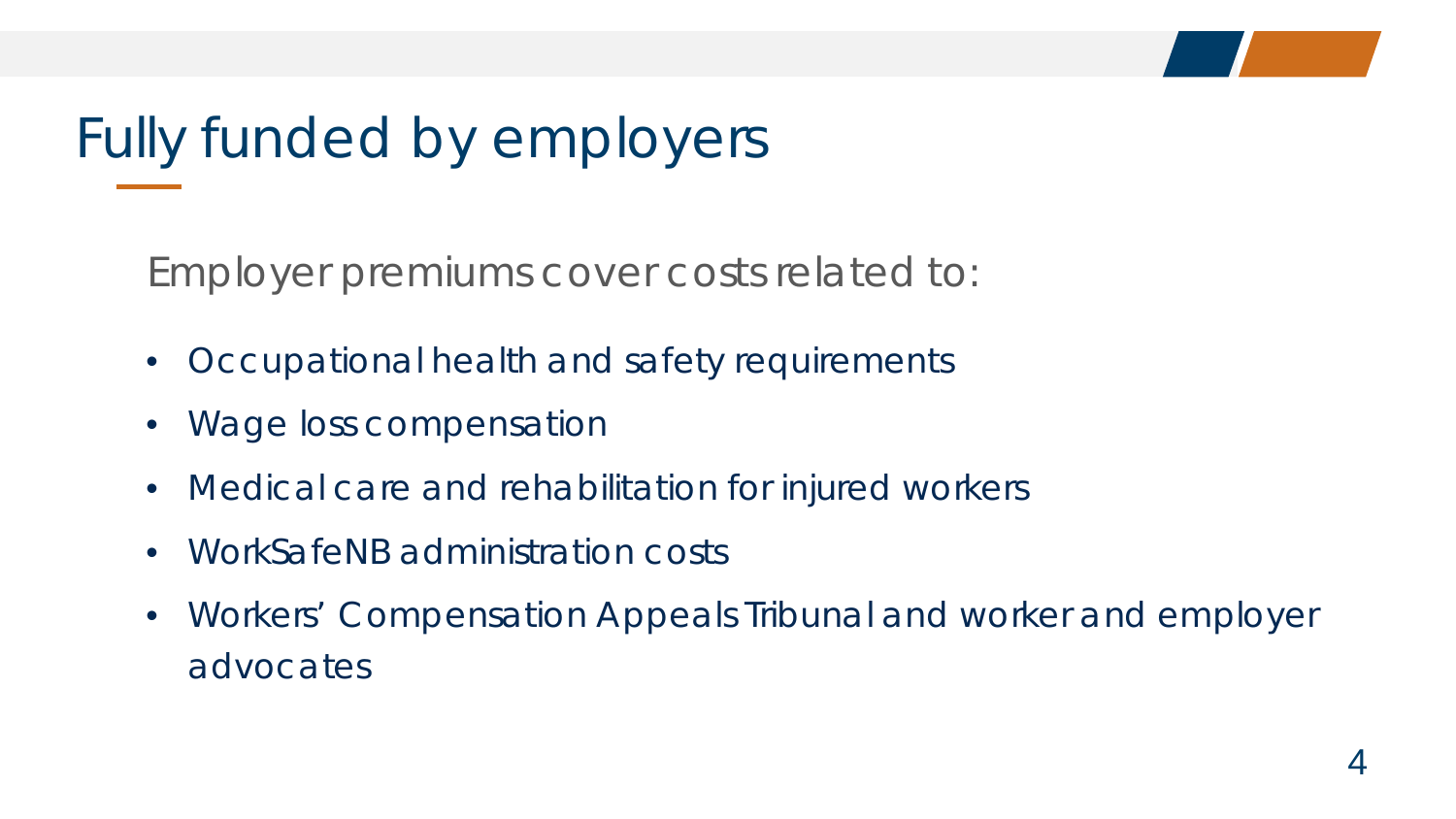#### Who we serve

#### **15,000 registered employers**

- 30,000 workplaces
- ≈ 80% of employers have <10 employees
- $\approx$  92% of employers have < 20 employees

#### **300,000 workers**

- ≈ 5,500 claims/yr where worker misses time from work due to workplace injury
- ≈ 5,600 claims/yr where medical treatment required for workplace injury but no time is missed from work due to workplace injury

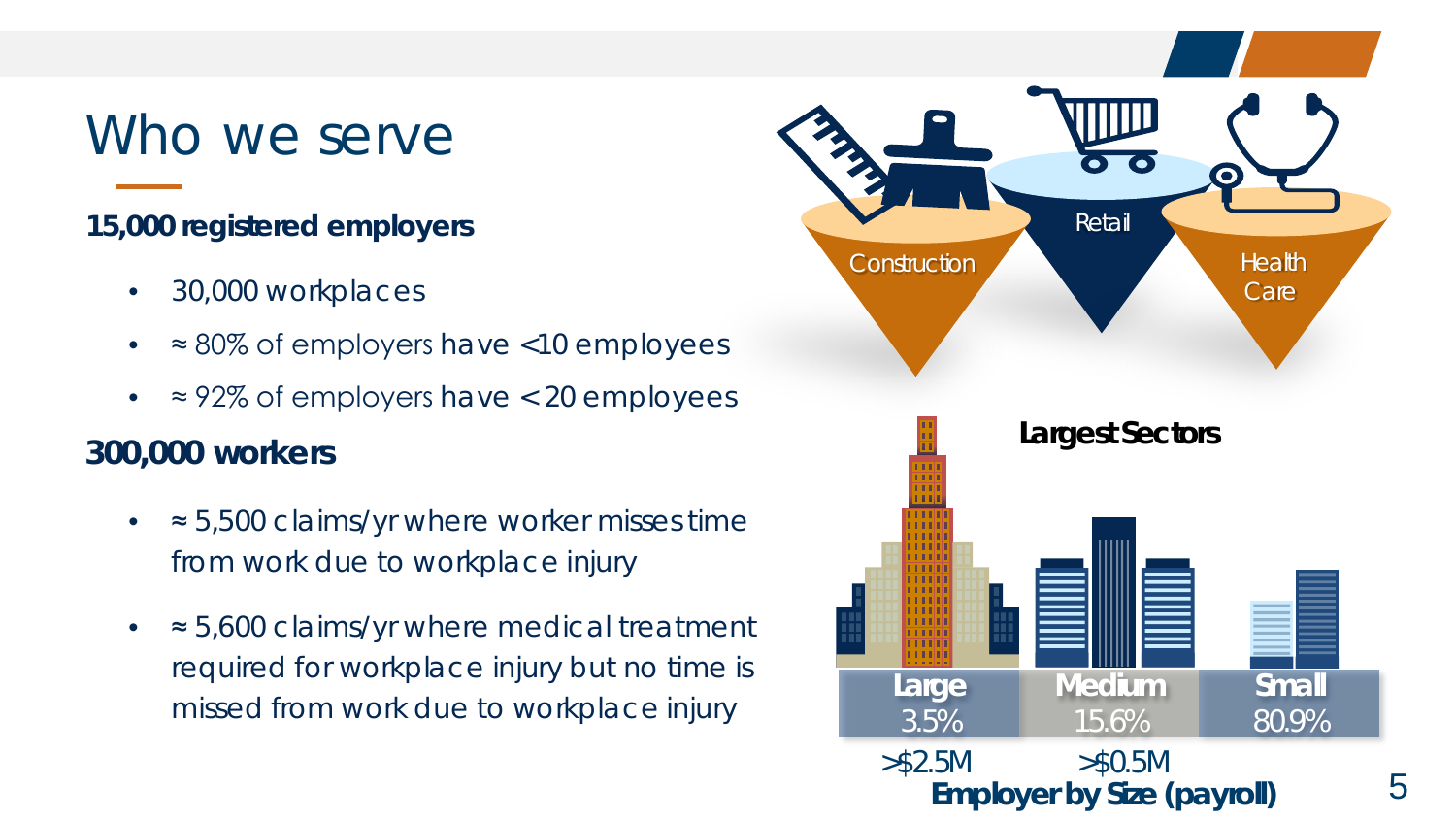

## Applicable legislation

- *Workplace Health Safety Compensation Commission and Workers' Compensation Appeals Tribunal Act*
- *Workers' Compensation Act*
- *Occupational Health and Safety Act*
- *Silicosis Compensation Act*
- *Firefighters' Compensation Act*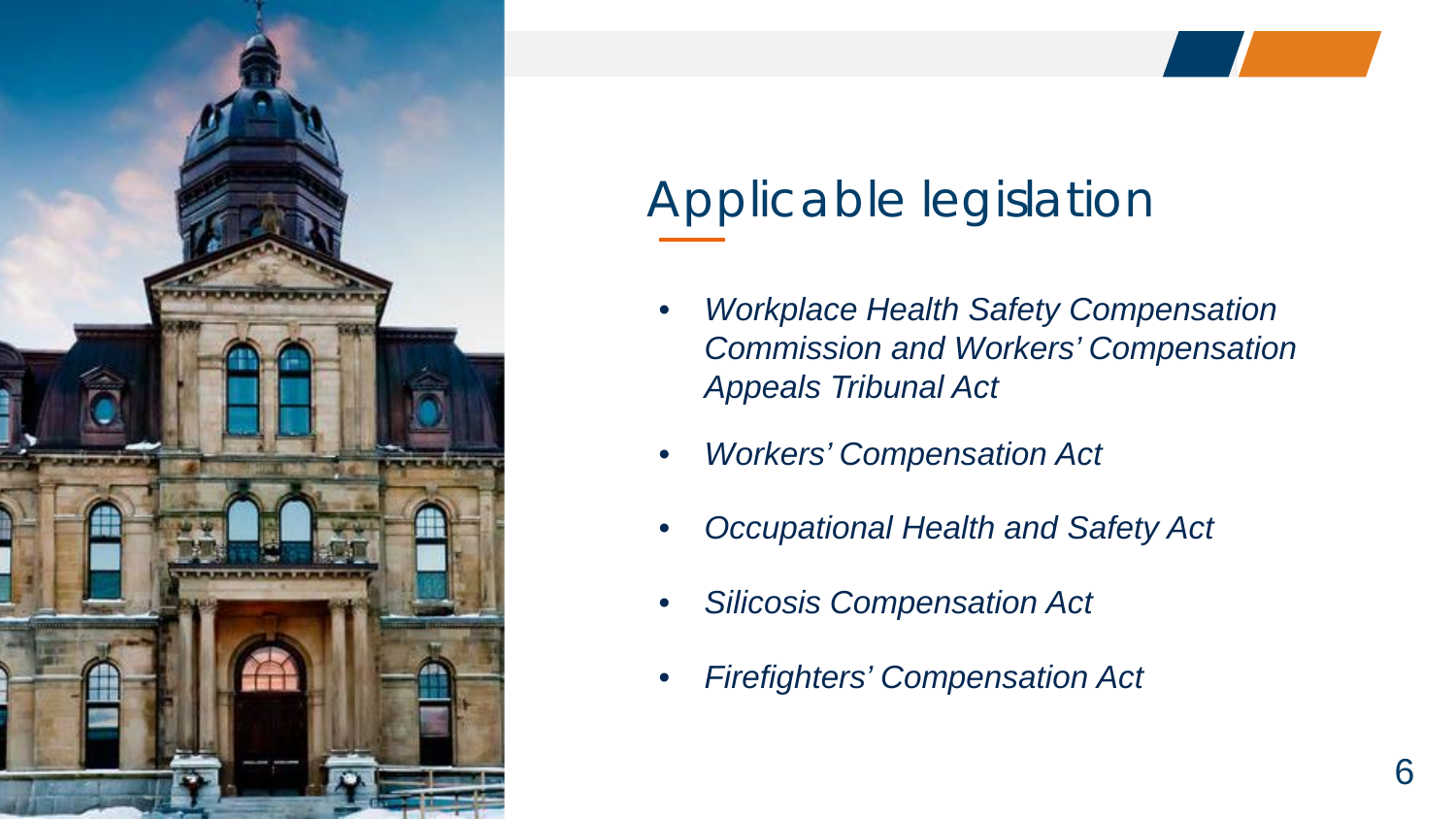#### Assessment rate history

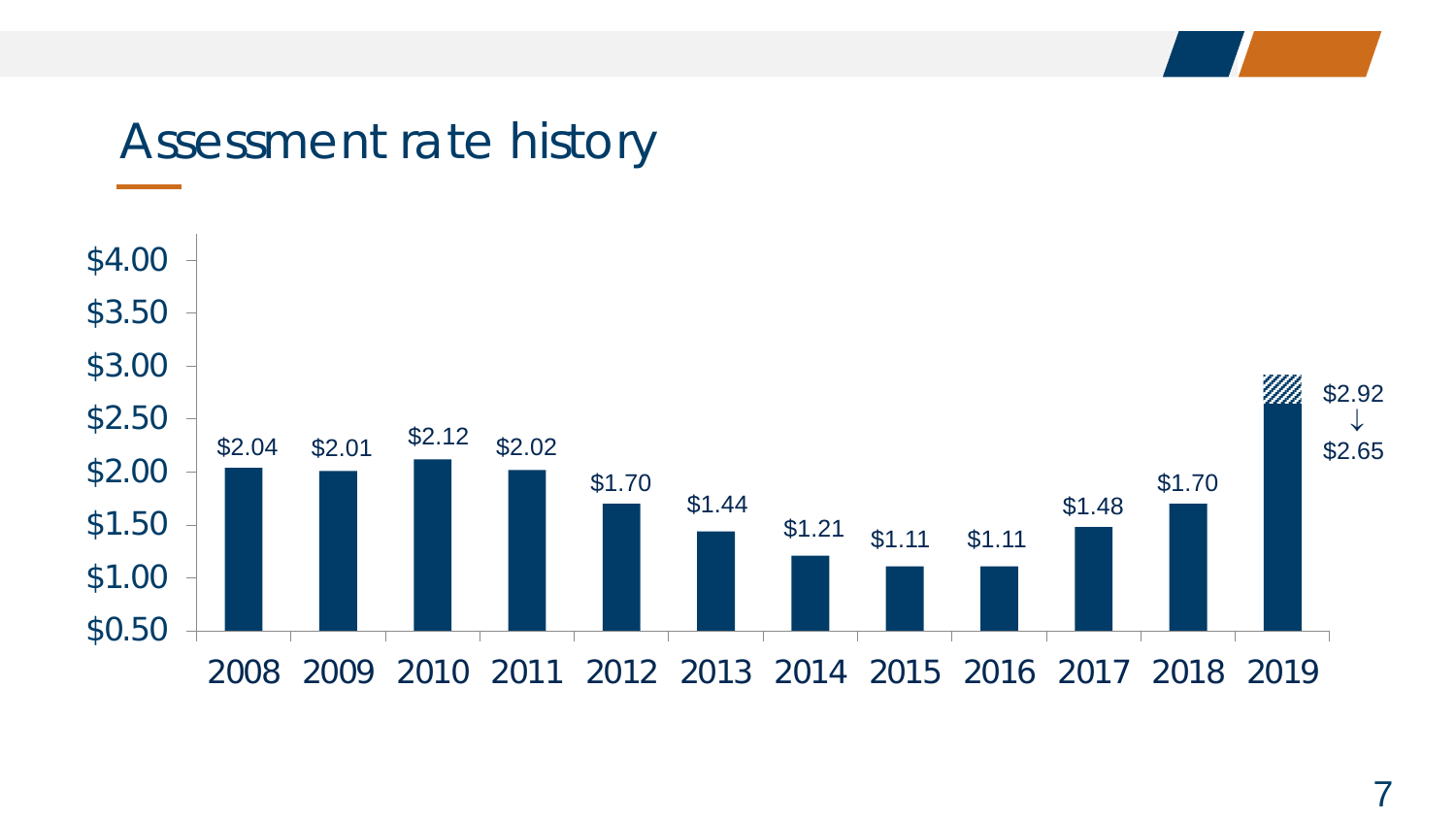#### Benefit costs and revenue: assessed employers (mostly private sector)

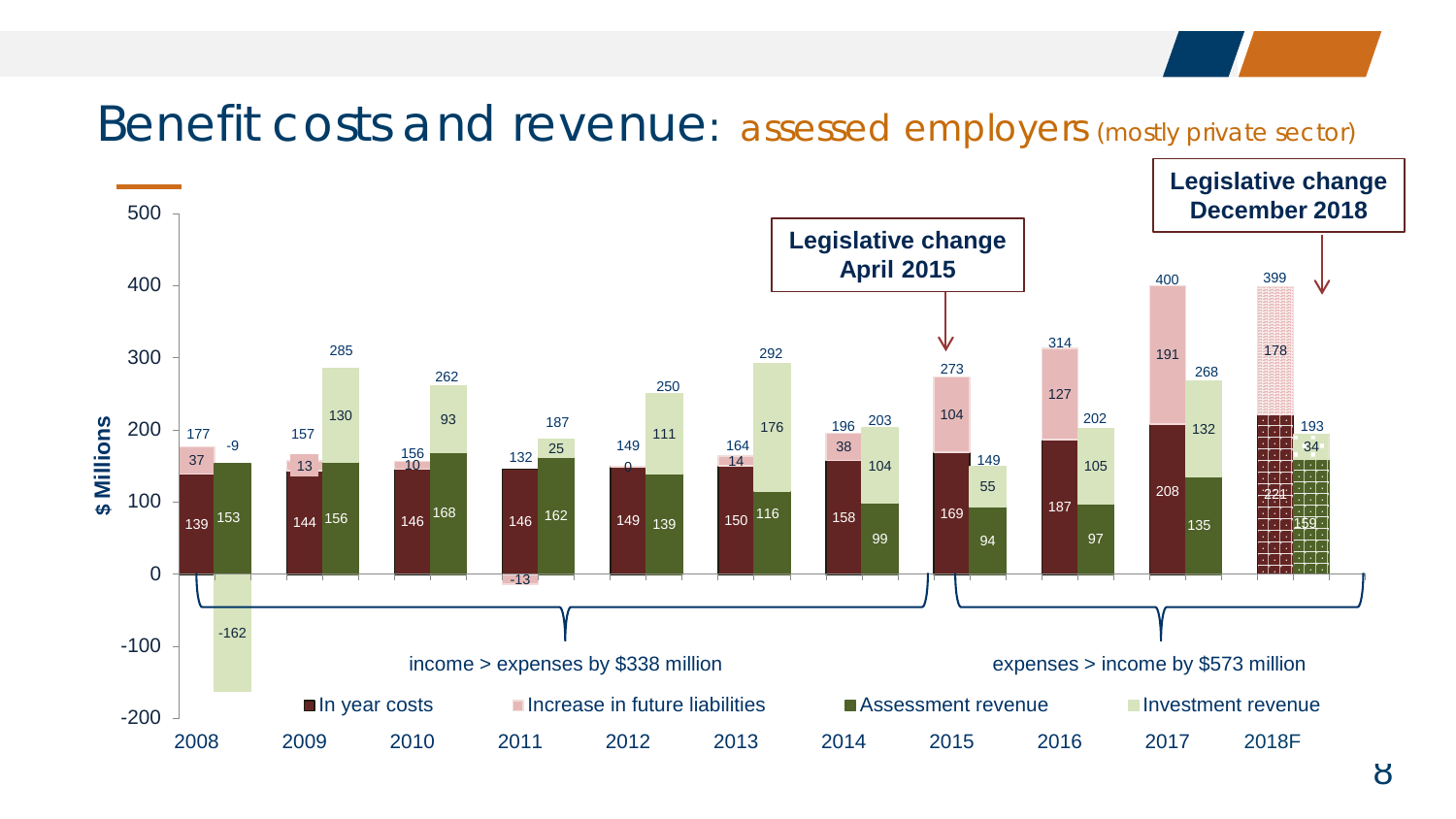#### $30$   $31$   $32$   $32$   $36$   $34$   $36$ <sup>60</sup> 5 1  $(4)$  (7) 62 51 (30) (10) 2009 2010 2011 2012 2013 2014 2015 2016 2017 2018 **\$ Millions** In year costs **Increase in future liabilities**  27 25 120 **Legislative change April 2015 Legislative change December 2018** 2018F

#### Benefit costs and revenue: self-Insured (mostly public sector)

9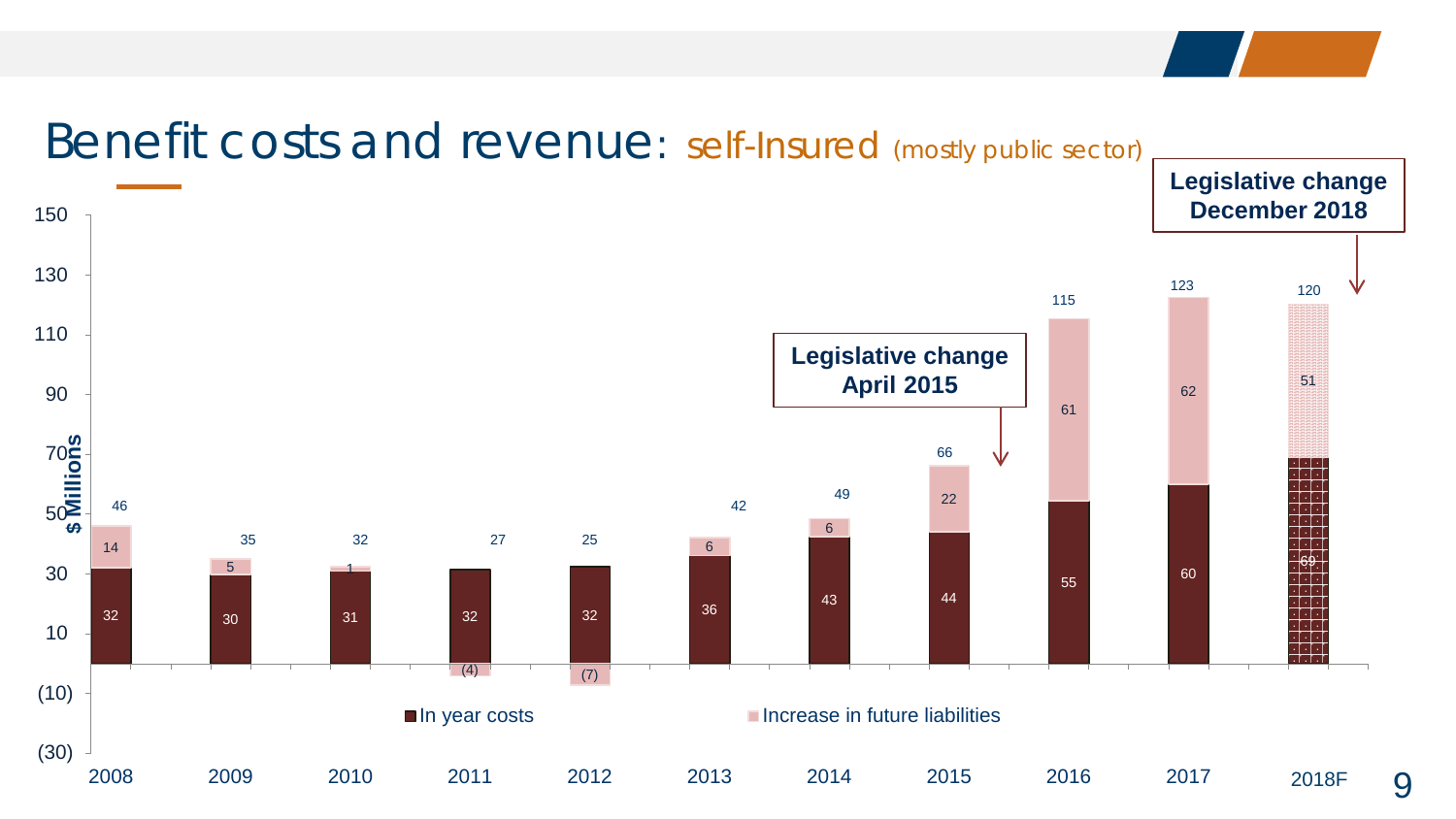

## Key financial metrics (\$ millions)

|                         | 2014    | 2015      | 2016      | 2017      | 2018 Forecast          |
|-------------------------|---------|-----------|-----------|-----------|------------------------|
| <b>Assets</b>           | \$1,521 | \$1,520   | \$1,594   | \$1,709   | \$1,728                |
| <b>Liabilities</b>      | \$1,108 | \$1,234   | \$1,422   | \$1,671   | \$1,898                |
| <b>Net Income</b>       | \$7     | $-$ \$126 | $-$ \$114 | $-$ \$134 | $-$ \$207 to $-$ \$237 |
| <b>Funding Position</b> | \$413   | \$287     | \$172     | \$37      | $-$170 to - $200$      |
| <b>Funding Level</b>    | 137%    | 123%      | 112%      | 102%      | 88% - 91%              |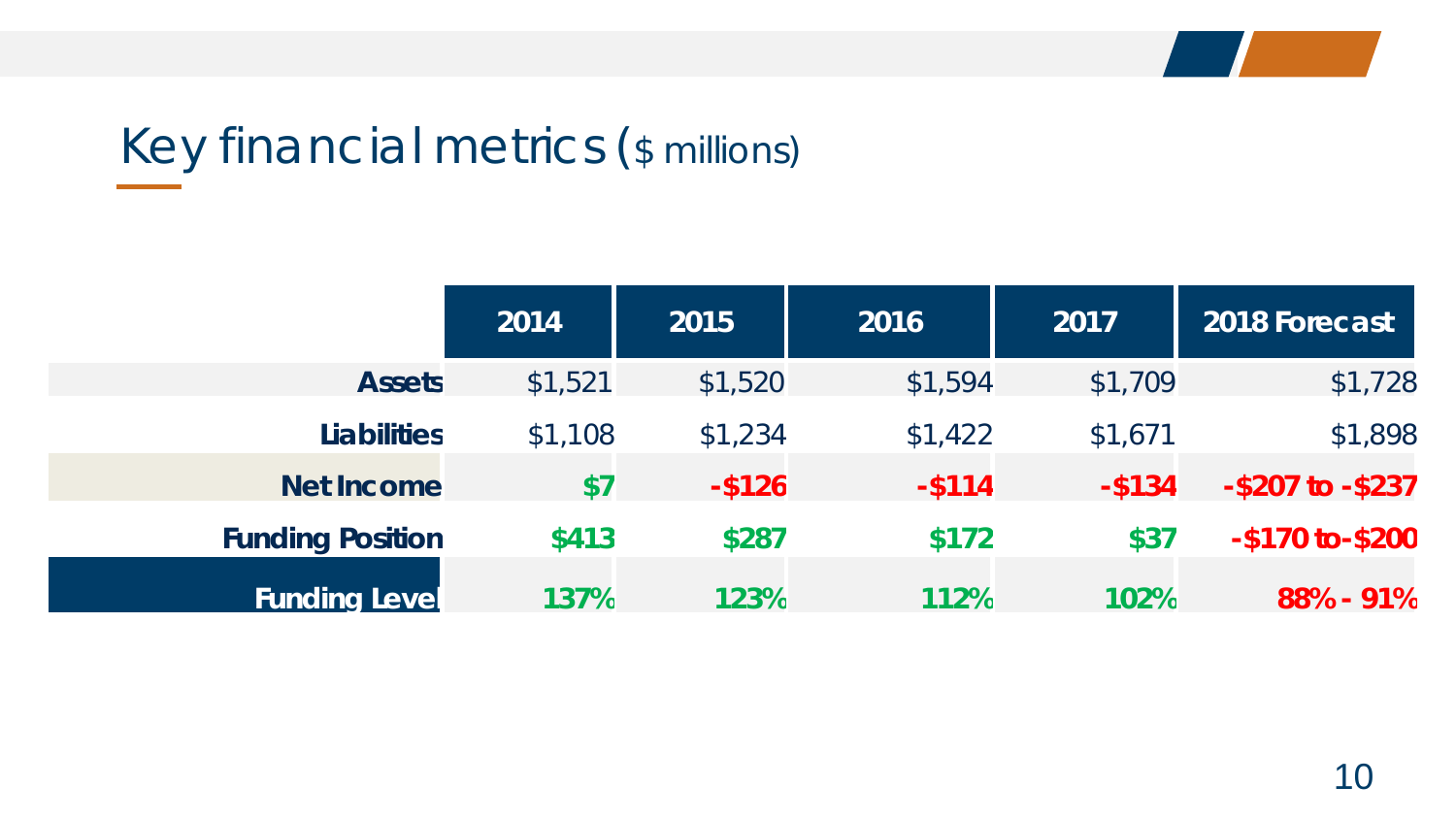

## Lost-time claims by type of injury

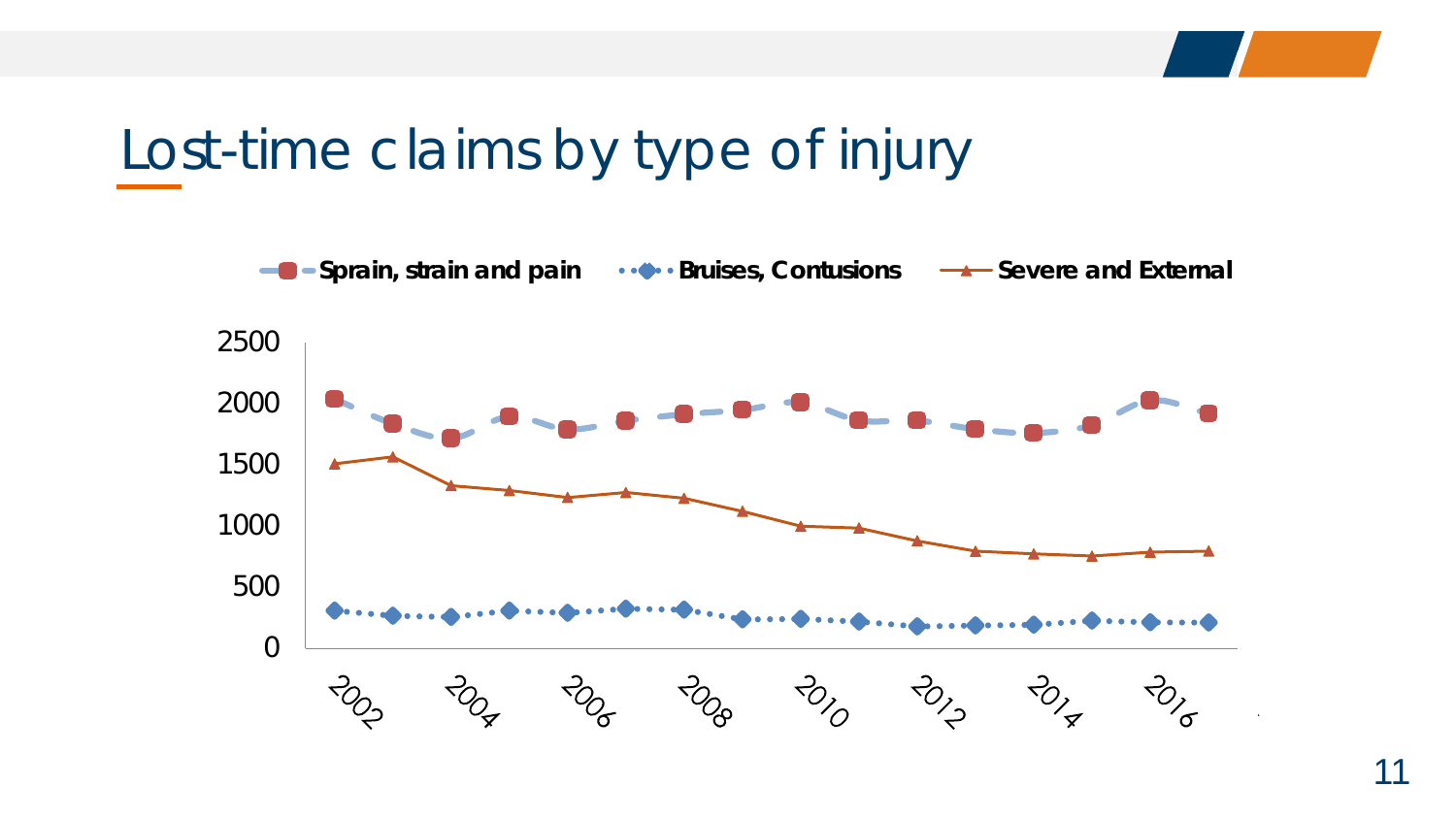## Workplace related fatalities

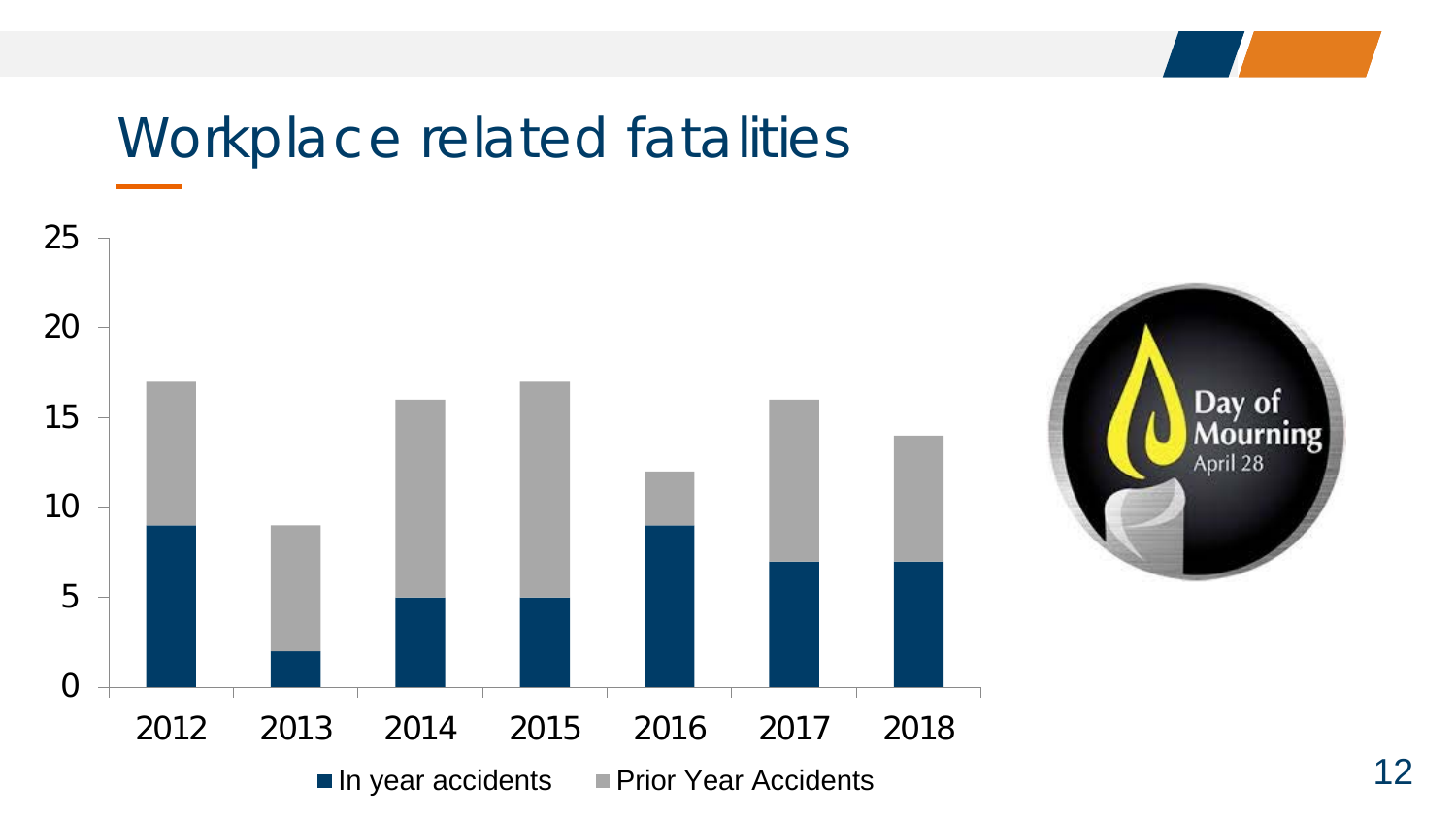## 2017 Lost-time injury frequency per 100 workers



**Source:** *Association of Workers' Compensation Boards of Canada Detailed Key Statistical Measures (KSM) Report - 2017*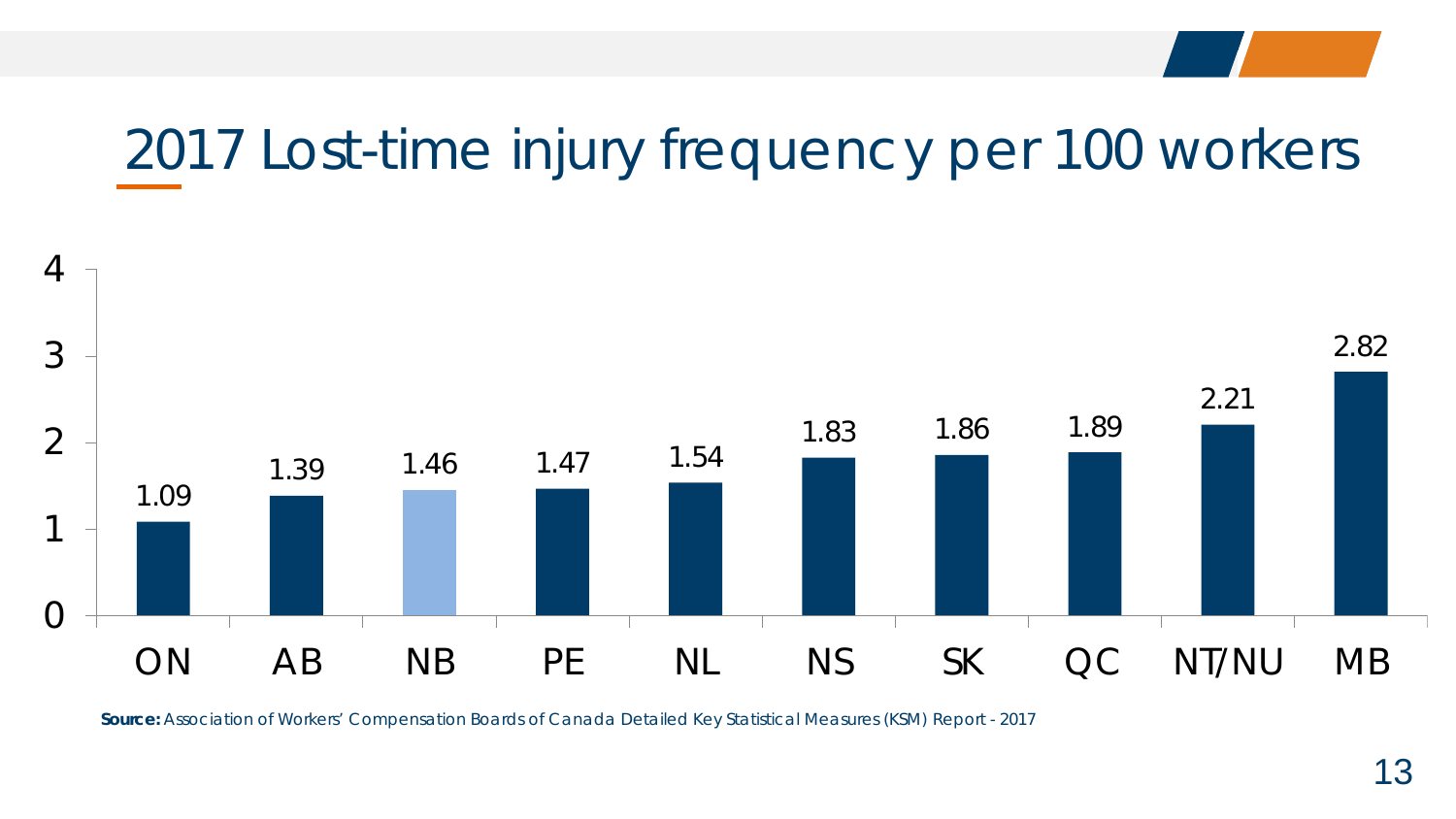#### Average benefit cost per lost-time claim (\$ thousands)



**Source:** *Association of Workers' Compensation Boards of Canada Detailed Key Statistical Measures (KSM) Report - 2017*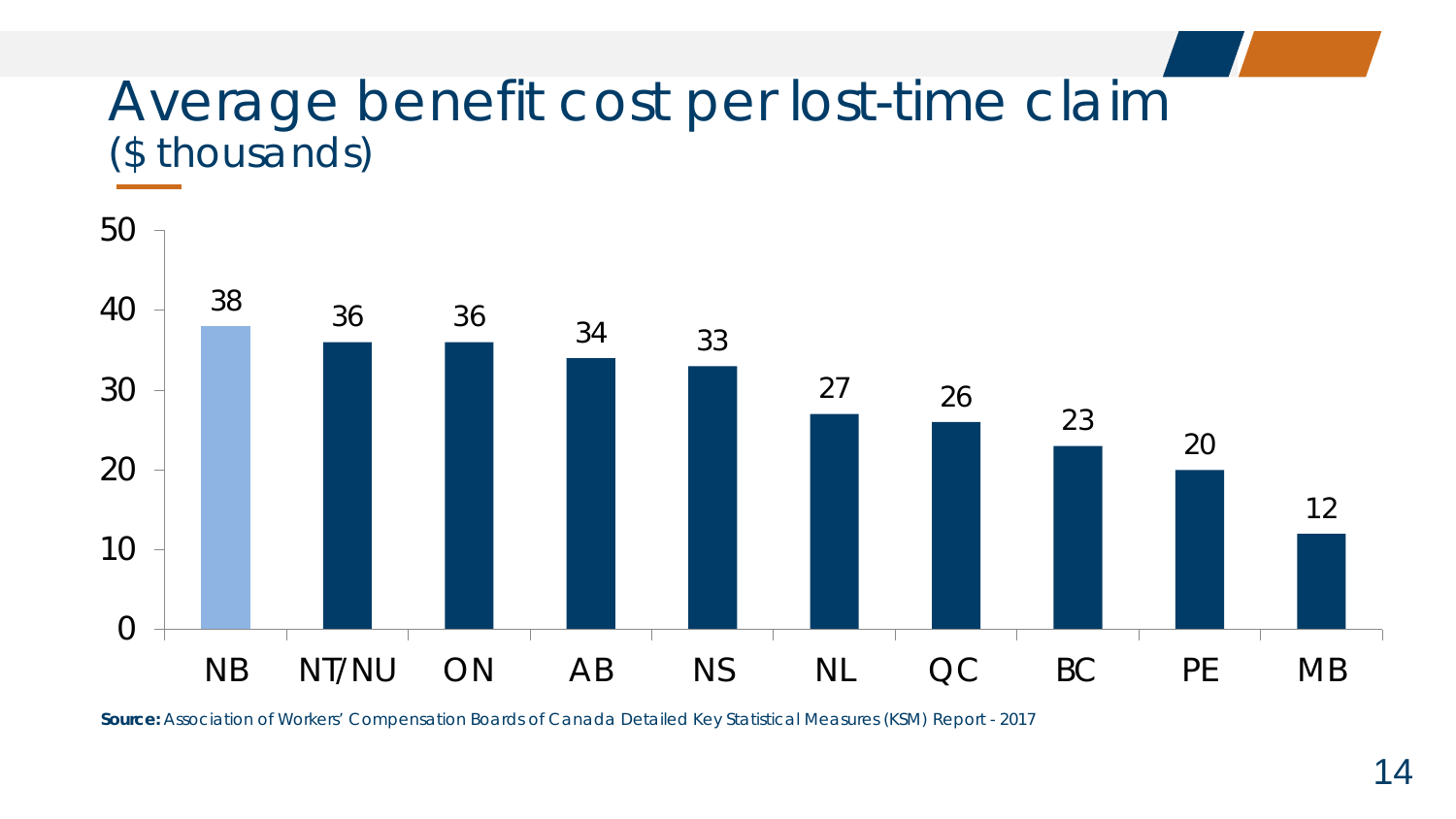## Claim duration

Average duration of claim (days)





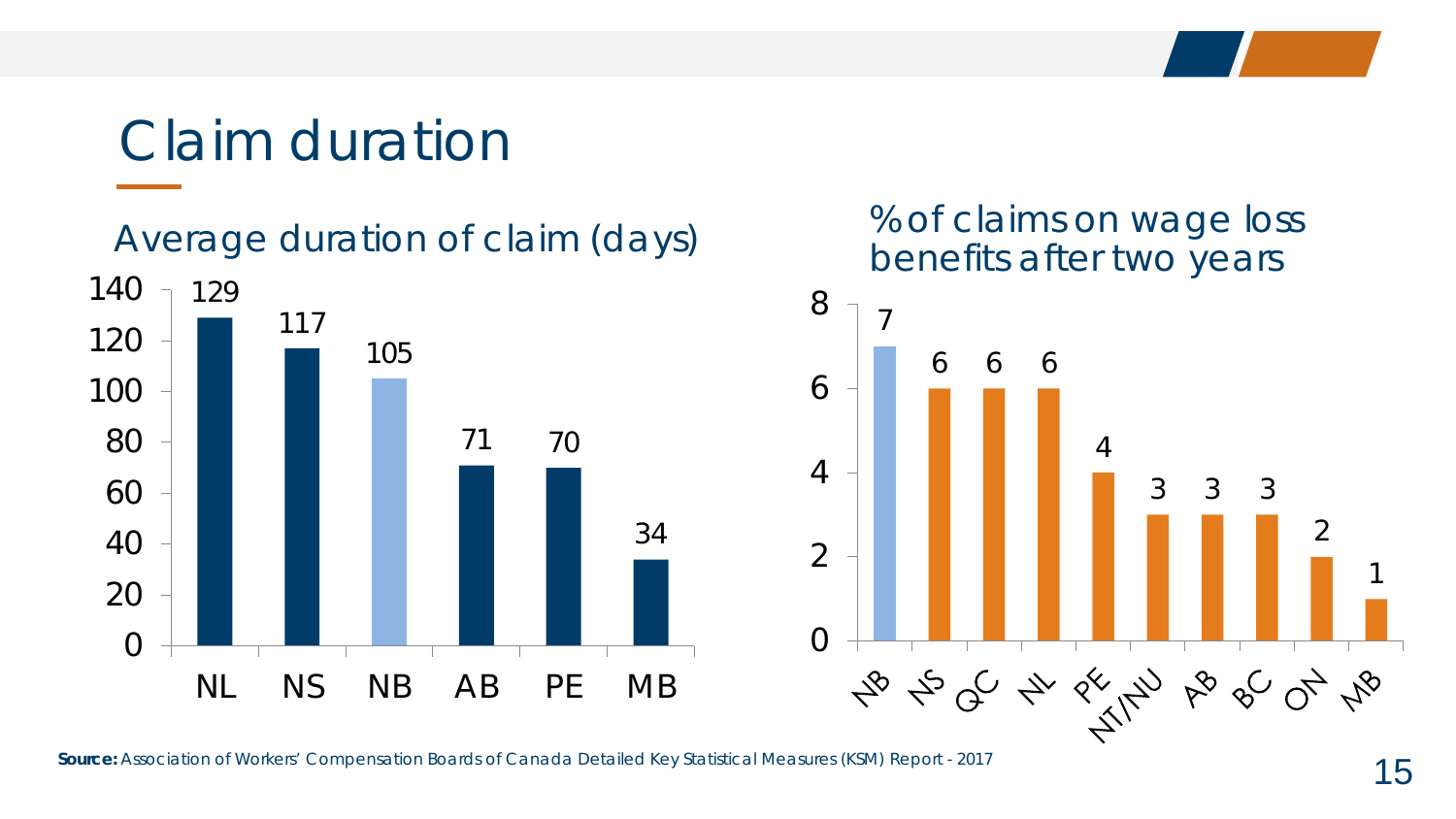#### Time to act

Average days from workplace injury to registration of claim



#### Average days from injury to first payment



**Source:** *Association of Workers' Compensation Boards of Canada Detailed Key Statistical Measures (KSM) Report - 2017*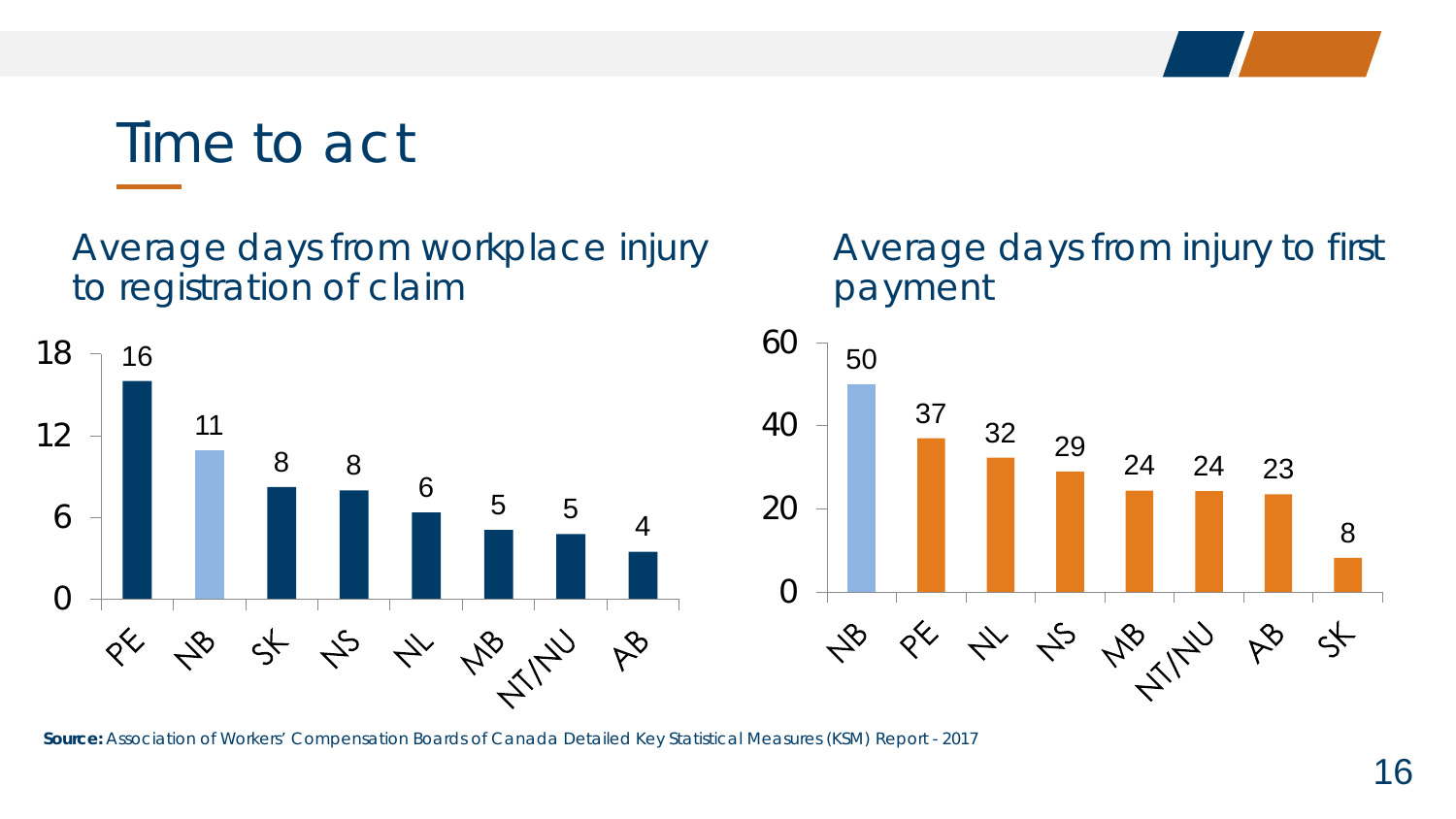

#### Other comparators by province

| <b>Province</b> | 2019<br><b>Rate</b> | <b>Mandatory RTW</b><br>/ Modified<br><b>Duties Program</b> | <b>Incentive to Report</b><br><b>Accidents on Time and</b><br><b>Accurately</b> | <b>Maximum Insurable</b><br>earnings |
|-----------------|---------------------|-------------------------------------------------------------|---------------------------------------------------------------------------------|--------------------------------------|
| <b>NB</b>       | \$2.65              | <b>No</b>                                                   | <b>No</b>                                                                       | \$64,800                             |
| <b>ON</b>       | \$1.65              | Yes - 2011                                                  | <b>Yes</b><br>Penalties of \$250 - \$1000                                       | \$92,600                             |
| <b>MB</b>       | \$0.95              | Yes - 2007                                                  | <b>Yes</b><br>Fine of \$500 and published                                       | \$127,000                            |
| <b>AB</b>       | \$1.08              | Yes - 2018                                                  | <b>Yes</b><br><b>Various</b>                                                    |                                      |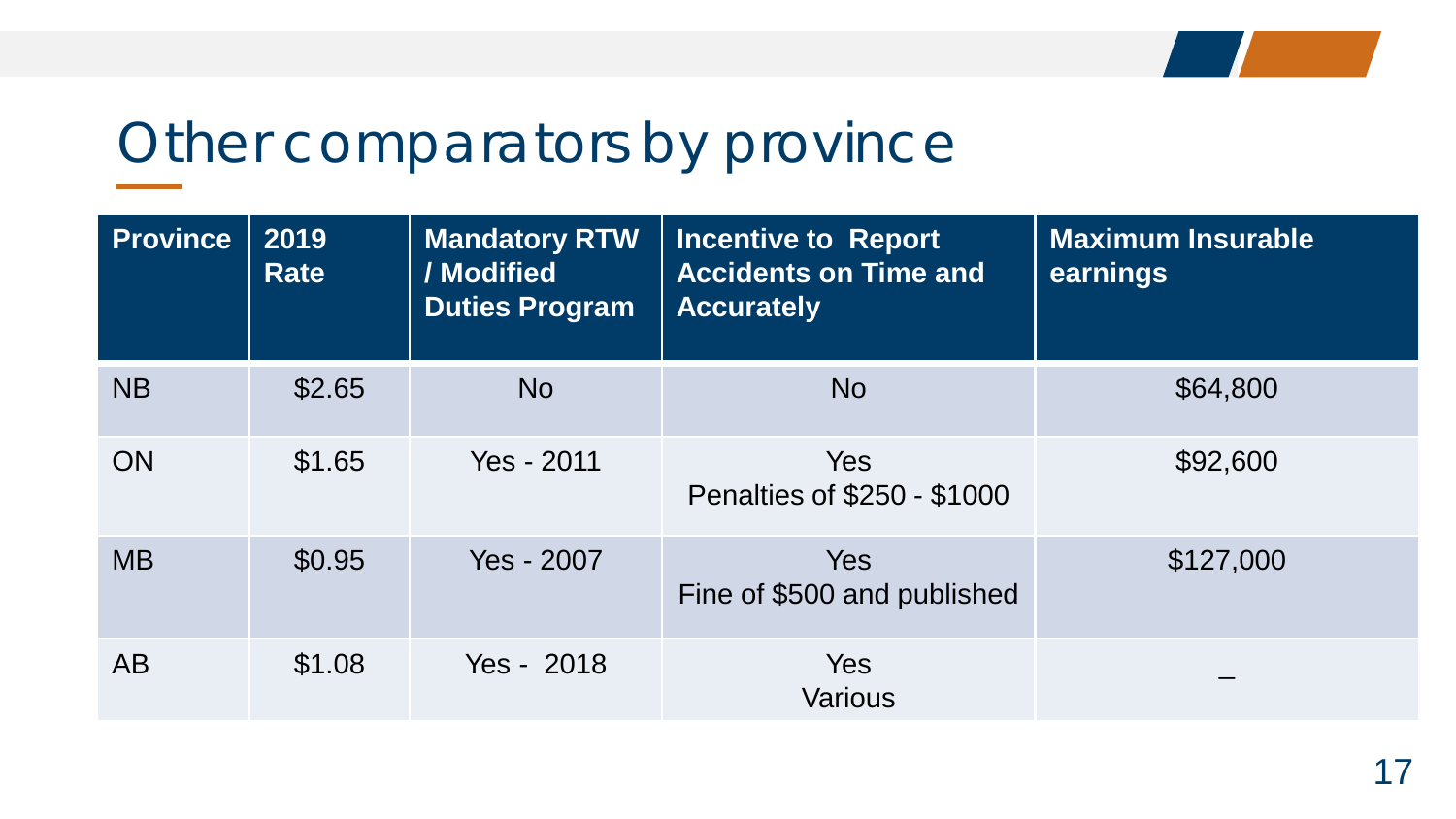## Hearing loss claims

\$12M in payments annually

\$315M in liabilities

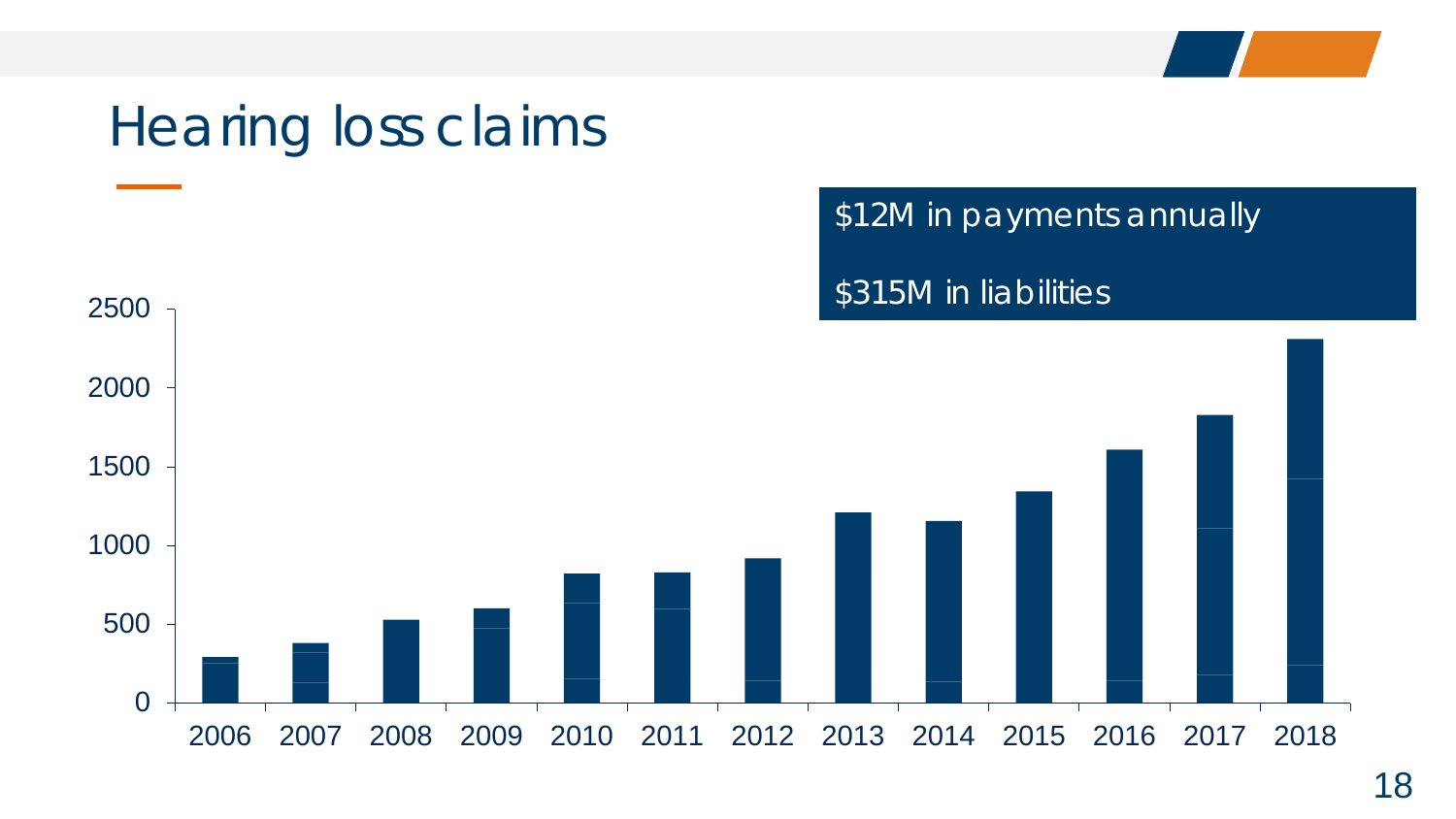

### Administration and open claims

#### **Administration costs**

In 2017, administration costs increased by a total of \$4.4M



#### **Open claim count**

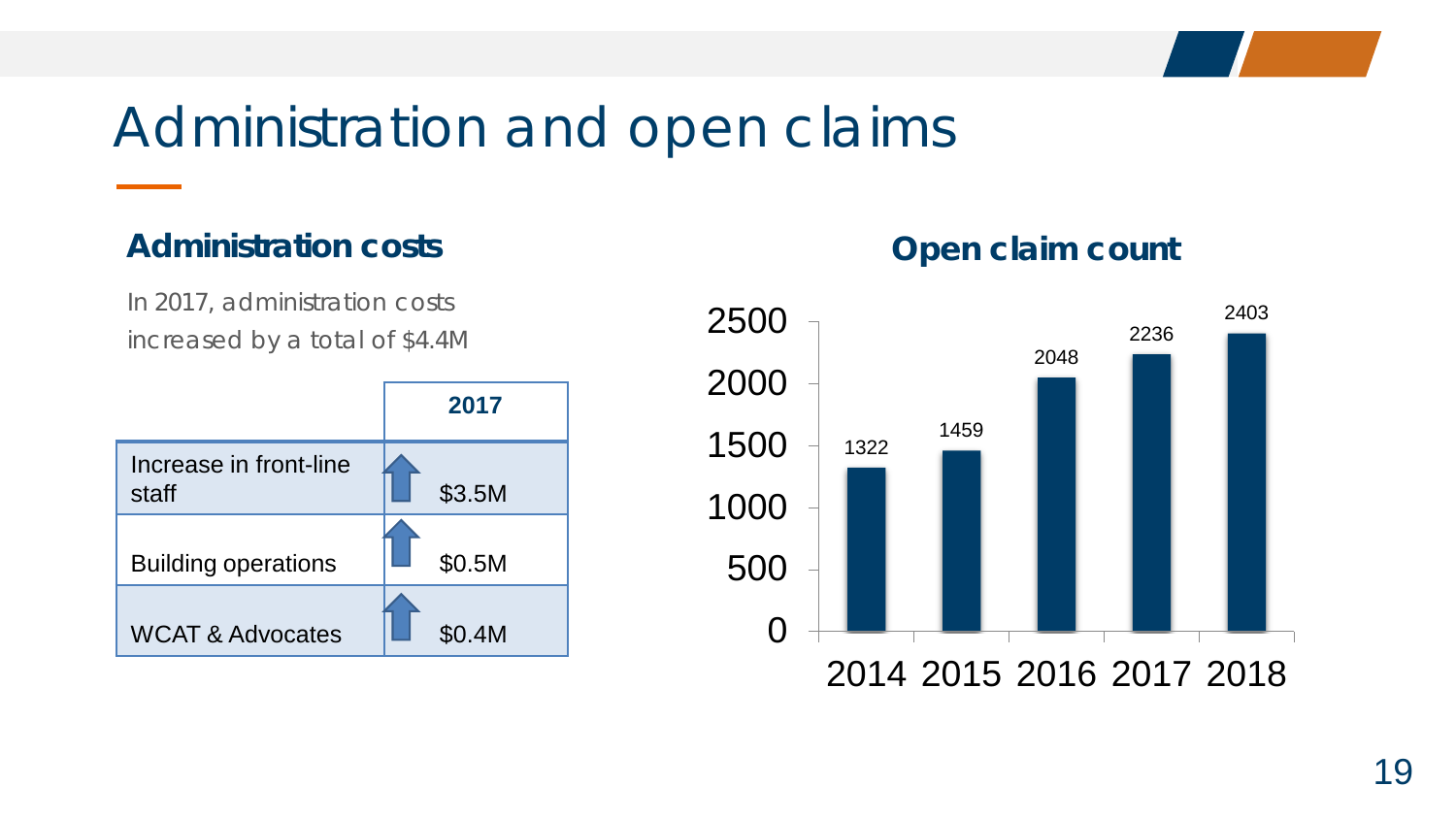### 2019 Rate – administration costs

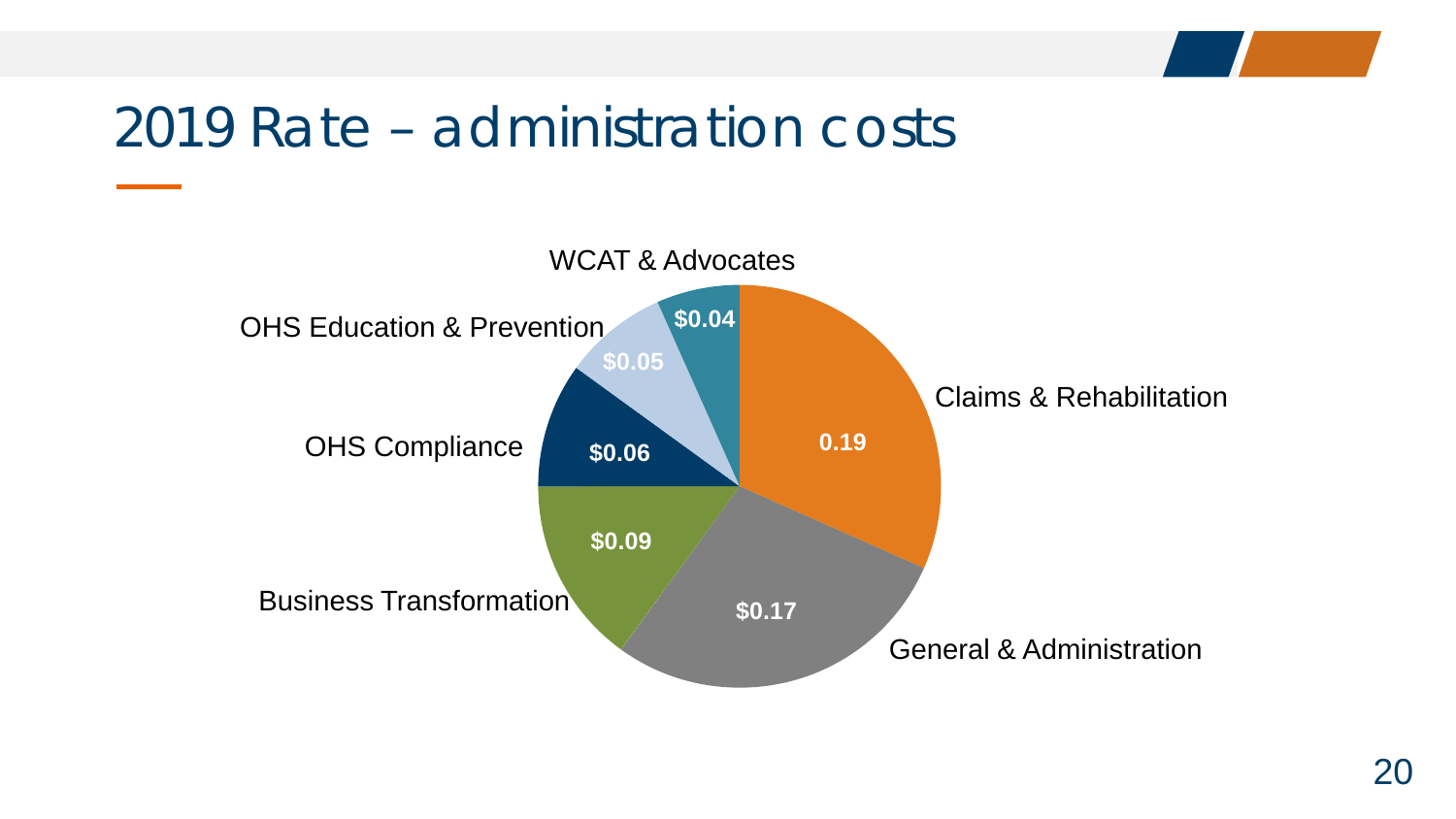#### Investment returns



**Source:** *Vestcor NBPSPP Annual Report*

|                   | 5 year average | 8 year average | 10 year average |
|-------------------|----------------|----------------|-----------------|
| <b>WorkSafeNB</b> | $9.6\%$        | $9.0\%$        | 7.2%            |
| <b>Vestcor*</b>   | 9.4%           | 8.5%           | 6.5%            |
| Long-term target  |                |                | 6.6%            |

21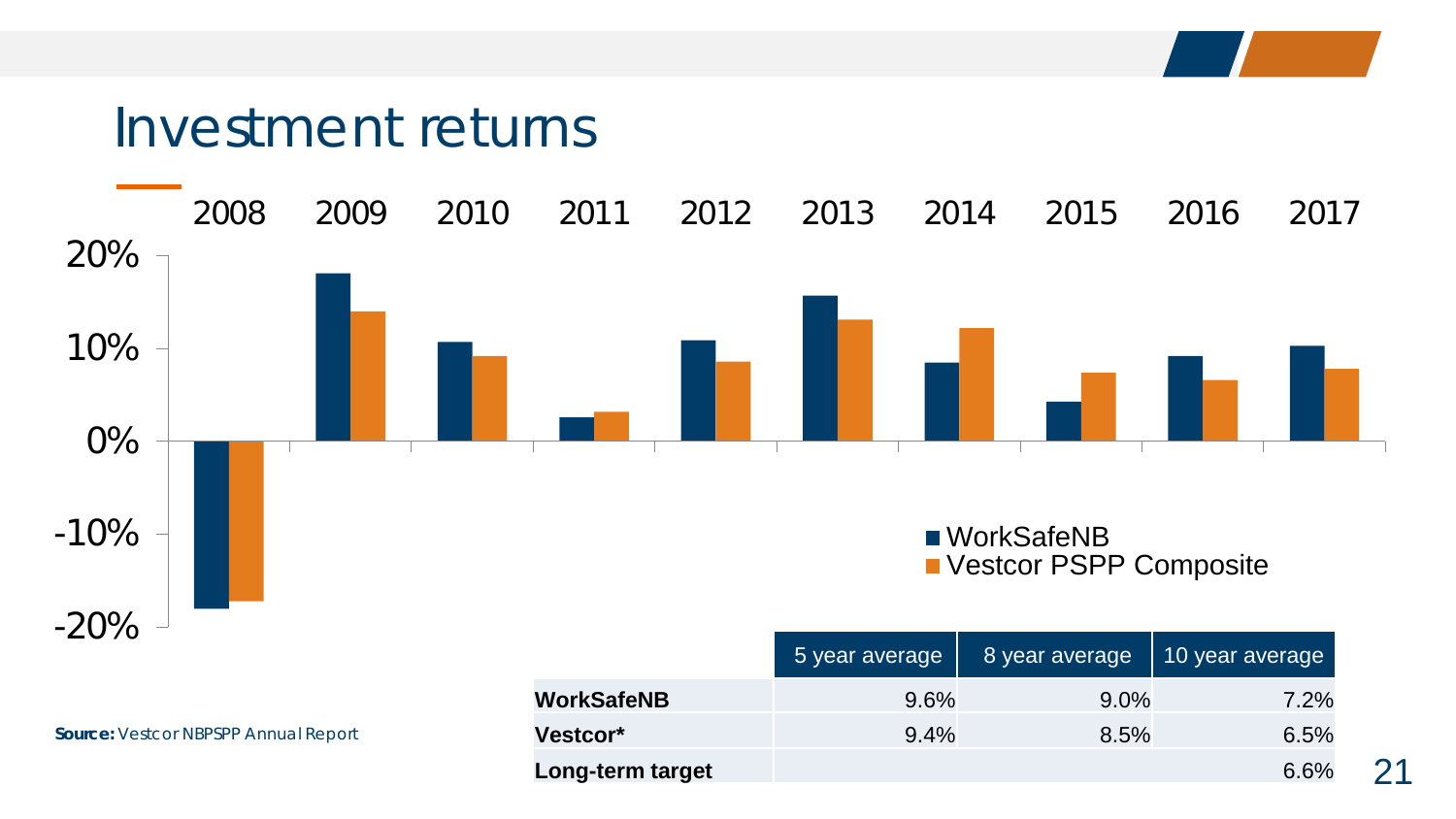#### Workers' Compensation Appeals Tribunal decision trends

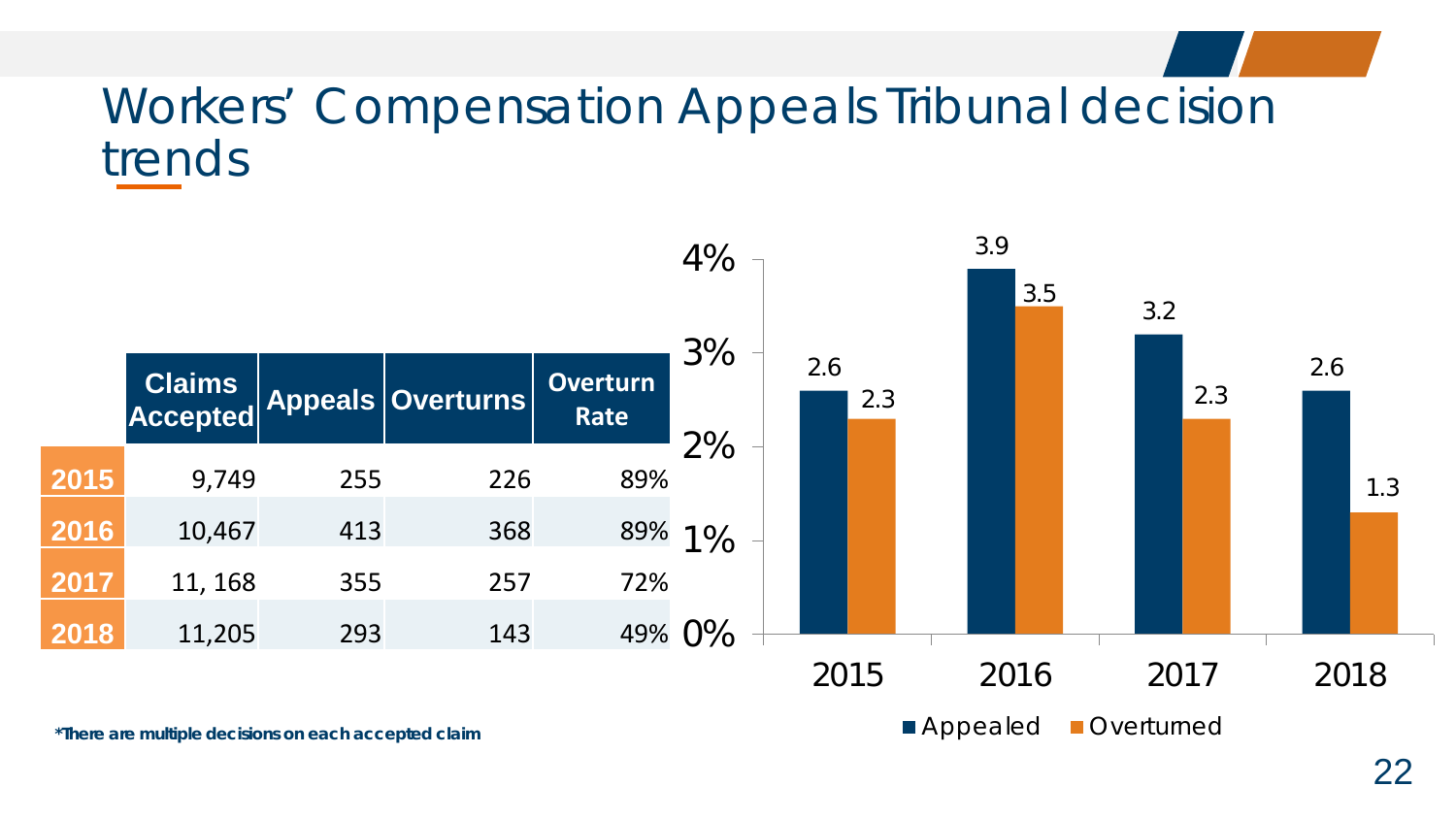#### Auditor General Audit – Governance Phase 1, June 2018

## **Key findings**

- Government diminished WorkSafeNB's independence and impacted operations
- WorkSafeNB strategic plan needs improvement
- Board practices require improvement
- Compensation and benefits not aligned with government expectation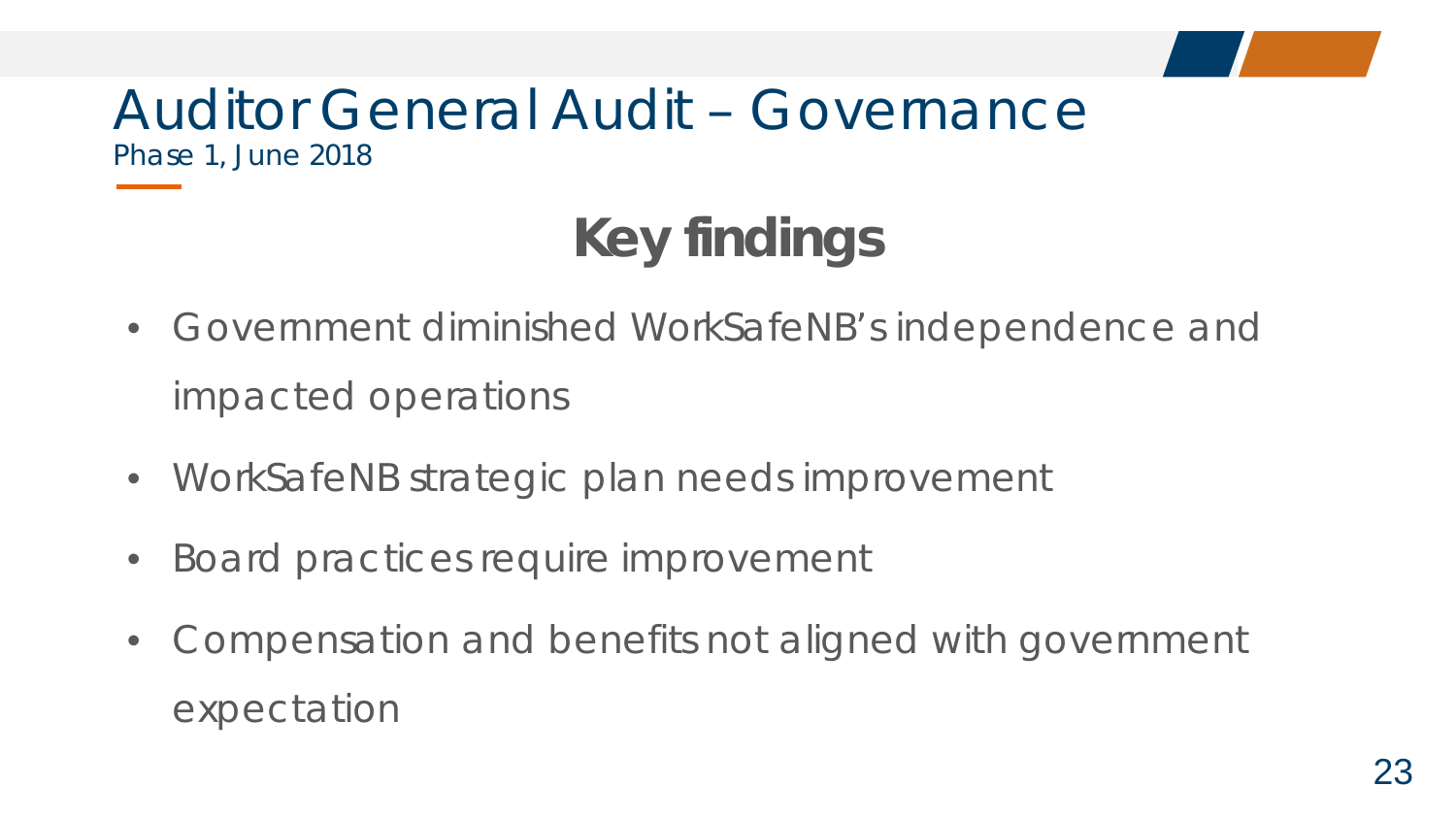#### Task Force recommendations July 2018

## **Key recommendations**

- Return policy deference to Board of Directors
- Occupational health and safety improvements
- Eliminate three-day unpaid waiting period
- Enhance rehabilitation and return to work practices
- Enhance governance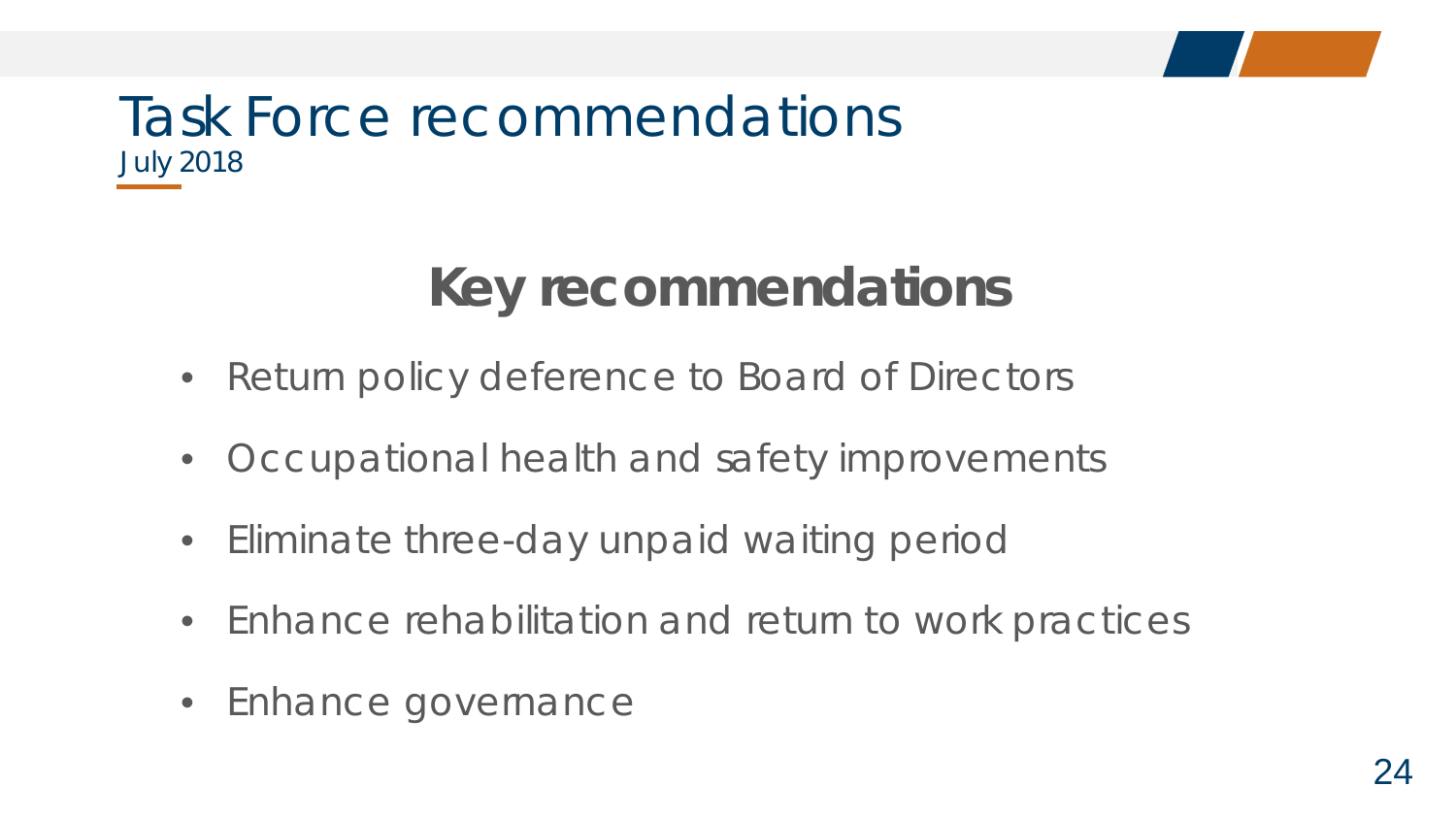#### Auditor General audit – claims management Phase 2, January 2019

## **Key findings**

Overall, WorkSafeNB's claims management framework is reasonable and policies are consistent with best practices.

- Time sensitive treatments can be delayed
- Ineffective claims system lacks automation
- "Return to work" goal not embedded in WorkSafeNB processes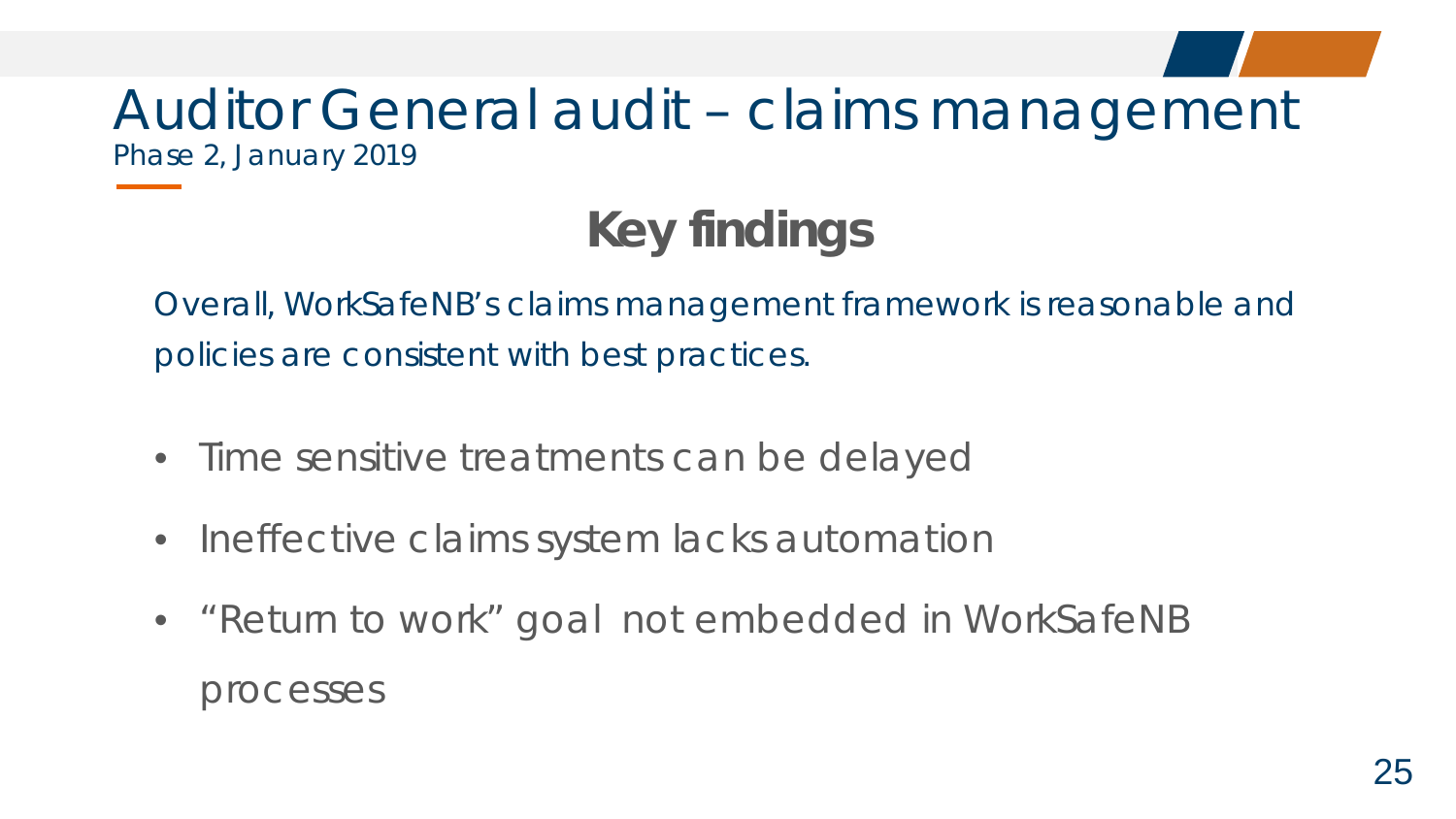## Legislative change

| <b>Task Force &amp; AG Recommendations</b>                                                                                                                                                                                          | Year             |
|-------------------------------------------------------------------------------------------------------------------------------------------------------------------------------------------------------------------------------------|------------------|
| Bill 2 - Workplace Health, Safety and Compensation Commission and Workers' Compensation<br>Appeals Tribunal Act, Workers' Compensation Act, Firefighters' Compensation Act                                                          | December<br>2018 |
| Occupational Health and Safety Act, Workers' Compensation Act, Workplace Health, Safety and<br>Compensation Commission and Workers' Compensation Appeals Tribunal Act, Workers' Compensation<br>Act, Firefighters' Compensation Act | Spring<br>2019   |

| <b>Comprehensive Legislative Review</b>                                                                                                  | Year          |
|------------------------------------------------------------------------------------------------------------------------------------------|---------------|
| Workers' Compensation Act, Workplace Health, Safety and Compensation Commission and Workers'<br><b>Compensation Appeals Tribunal Act</b> | Fall<br>2019  |
| Workers' Compensation Act, Firefighters' Compensation Act, Blind Workers' Compensation Act,<br><b>Silicosis Compensation Act</b>         | 2020 - 2021   |
| OHS Act                                                                                                                                  | $2022 - 2023$ |

26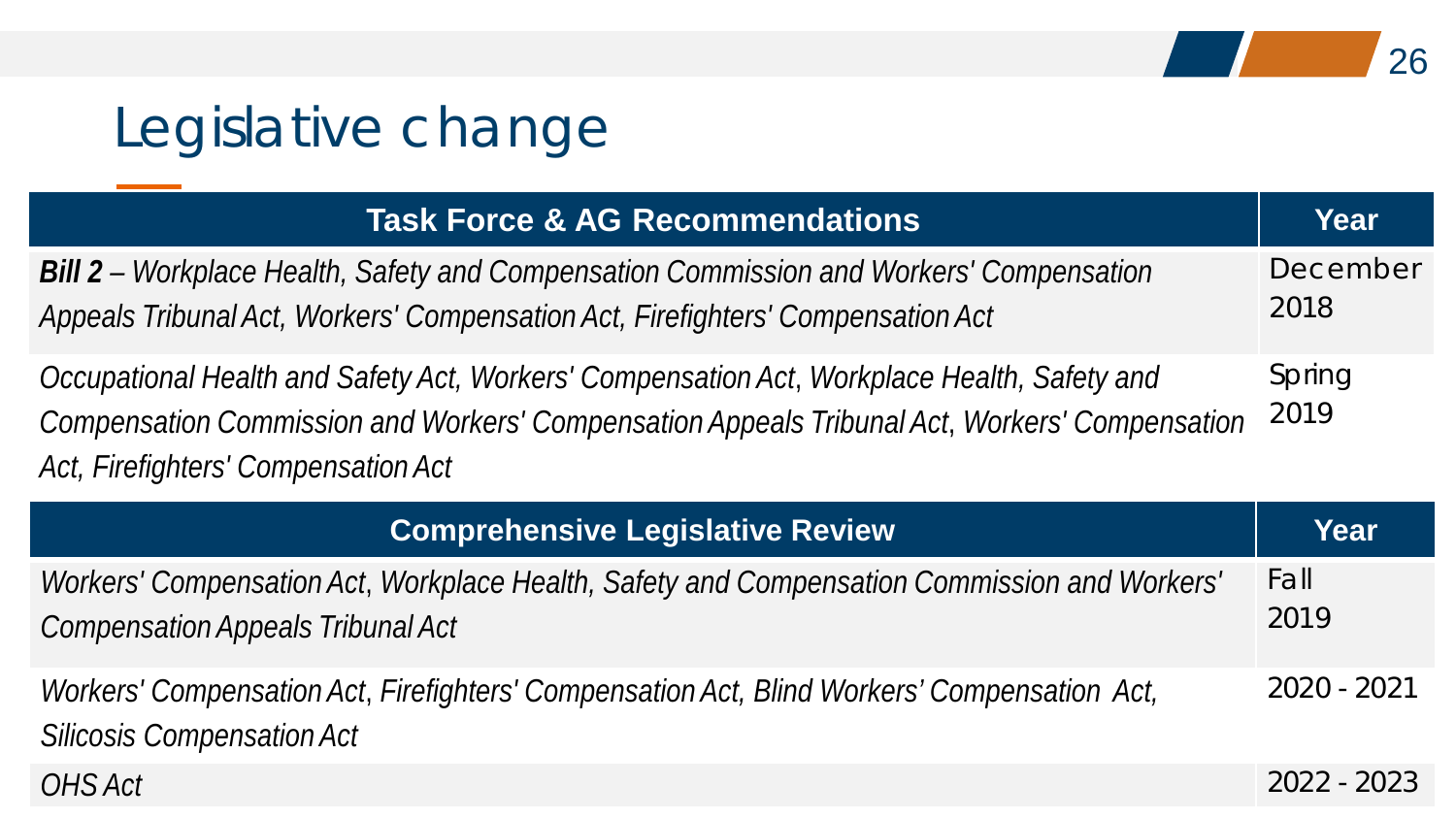

WorkSafeNB transformation underway

**What we are doing:**

**Q** Moving on recommendations

- **Q** People
- **Q** Technology
- **Q** Process Improvements

**Q** Communications





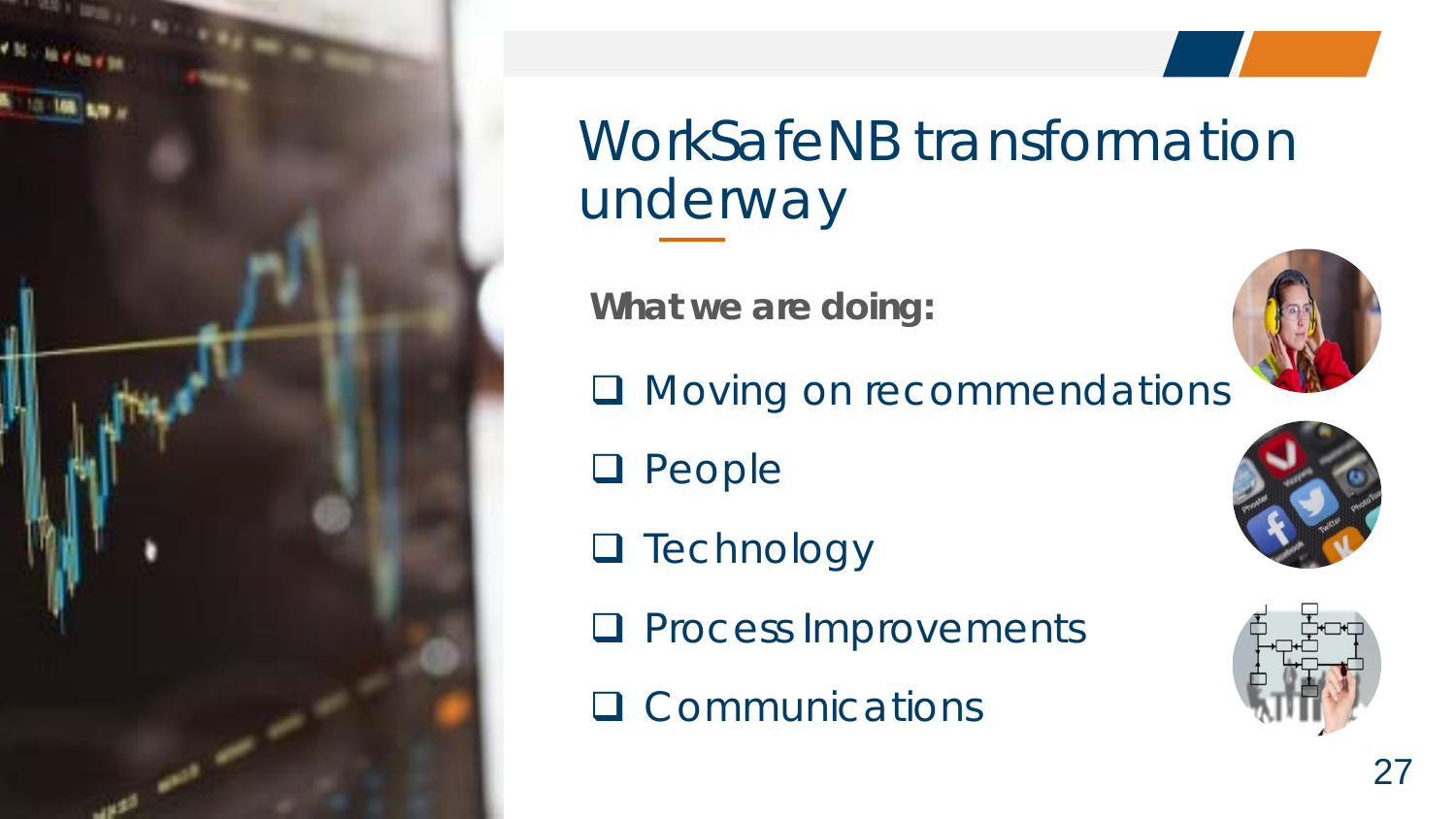#### New strategic plan: The four strategic pillars

Keep people safe at work

Improve our care and support model (RTW)

Full legislation, regulation and policy update

Modernize technology







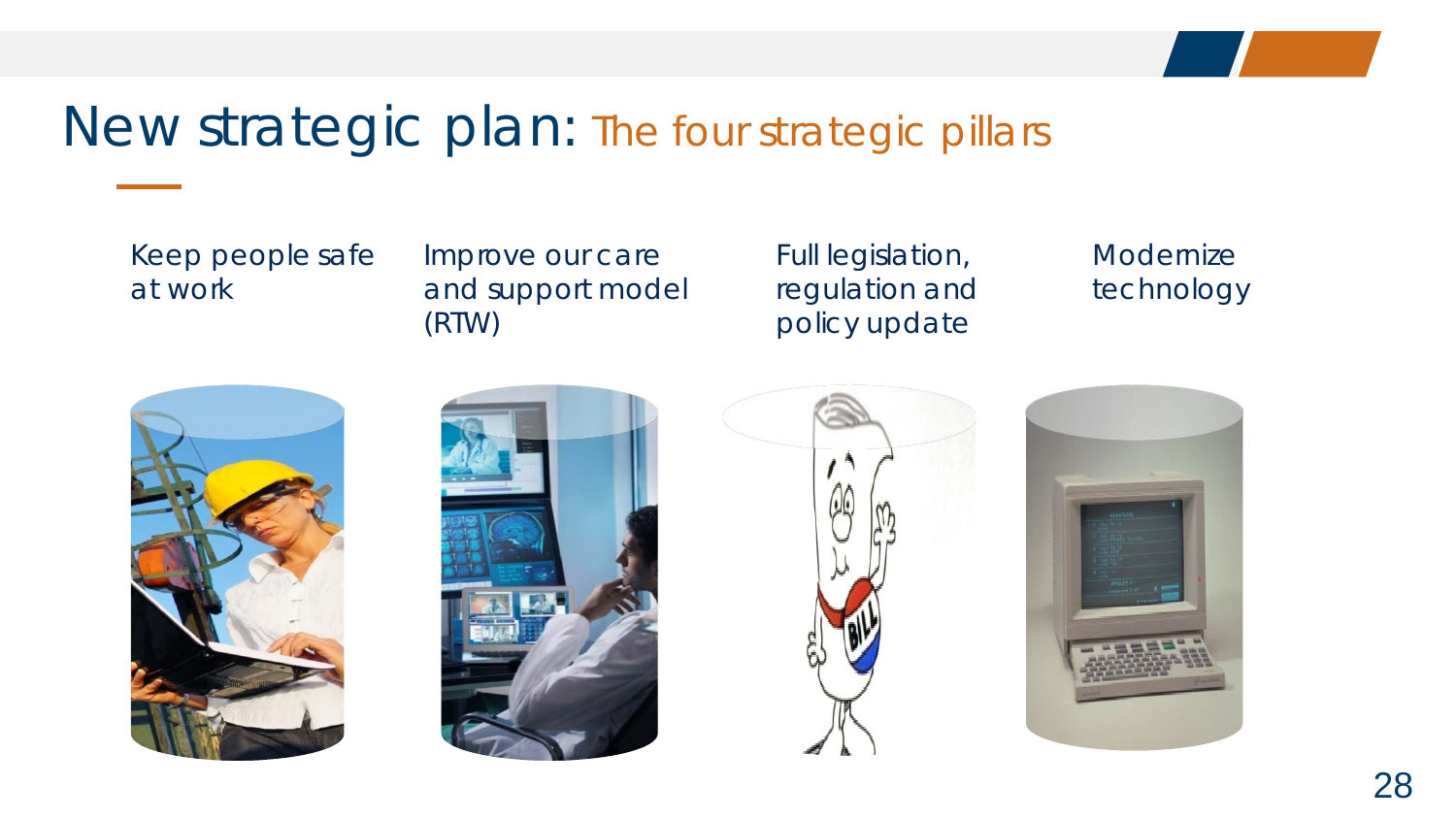#### Focus areas

#### Cannabis and impairment CHS App Cannabis and impairment CHS App